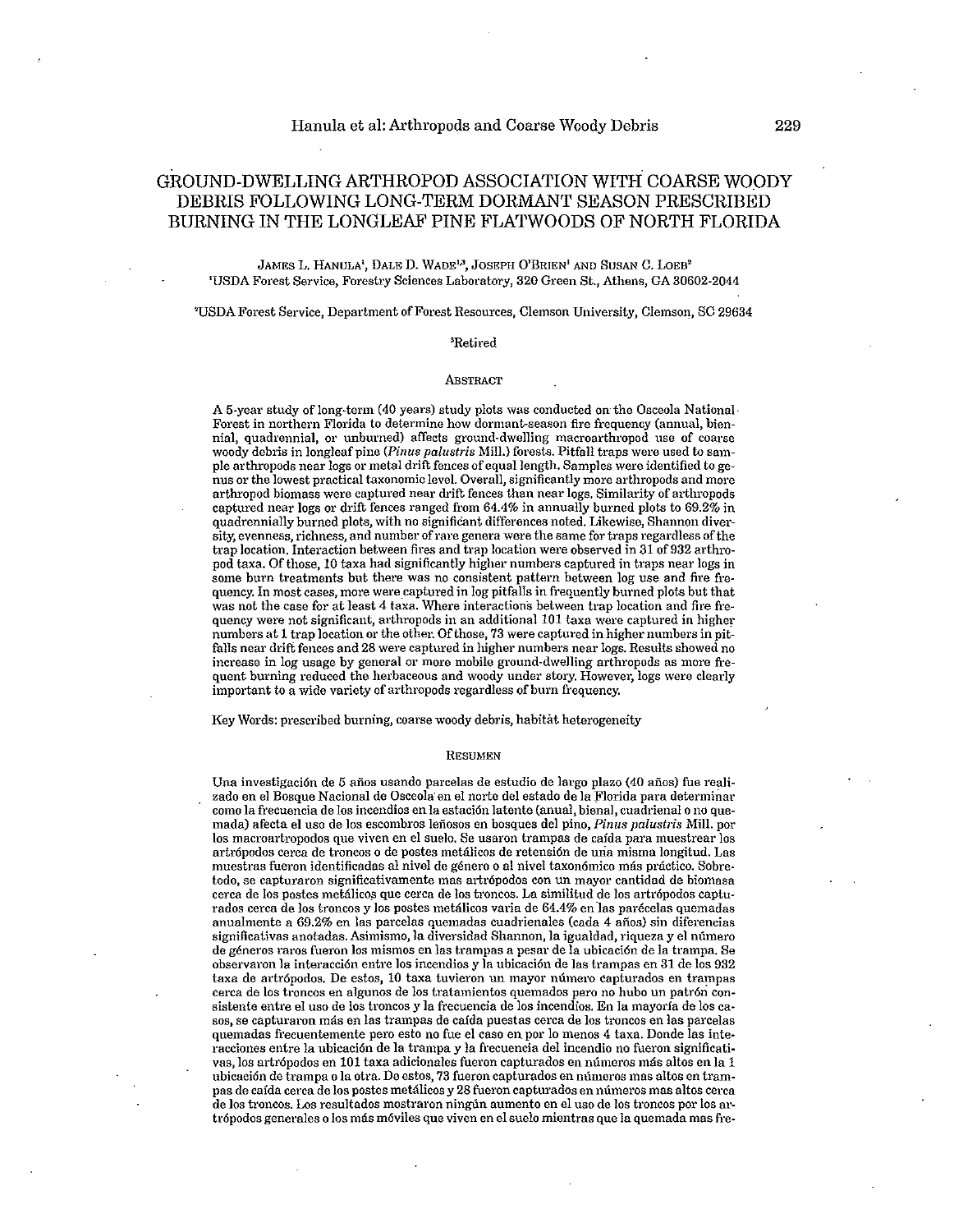cuente redujo la vegetación herbácea y leñosa en las plantas bajeras. Sin embargo, los troncos fueron claramente importantes a una amplia variedad de artrópodos a pesar de la **frecuencia de 1a quema. .** 

**Large dead wood in terrestrial forest habitats is an important resource for a number of arthropods and other animals that use it for food, oviposition sites, protection from environmental ex**tremes, and foraging habitat (Elton 1966; Harmon et al. 1986; Grove 2002). Within this habitat **saproxylic arthropod communities vary with species** of tree, **stage** of decomposition, **types offungal colonists, and location (aquatic to xeric) of dead**  wood in the landscape (Harmon et al. 1986; Speight 1989; 0kland et al. 1996; Grove 2002). In **addition to direct contribution to forest diversity, saproxylic arthropods are an important part of**  the food web supporting a variety of predators and parasites (Harmon et al. 1986). Considerable **research on coarse woody debris and its function in forests has been done in North America but most of the emphasis has been in the Pacific**  Northwest and Canada (Harmon et al. 1986; Woldendorp et al. 2002). Within North America there is a large body of literature on the Scolytinae **(Curculionidae: Coleoptera) and their associates but relatively little work on other saproxylic spe** $cies or those that occur in later stages of decay$ (Savely 1939; Howden & Vogt 1951; Hammond et al. 2001, 2004), and less is known about how dead wood affects the distribution of arthropods that may be associated with it but not totally dependent on it (Irmler et al. 1996; Marra & Edmonds 1998; Andrew et al. 2000; Buddie 2001). Despite **the growing interest in this topic, interactions between woody debris and arthropod communities**  in the Southeastern United States have received little attention (McMinn & Crossley 1996) and this is particularly true for longleaf pine *(Pinus*) *palustris)* **forests.** 

**Longleaf pine once occupied about 30 million hectares in the Southeastern region of North**  America (Frost 1993). Today <1.3 million hectares remain as small, isolated parcels (Outcalt & Sheffield 1996) resulting in longleaf pine and associ**ated communities being classified as the third most endangered ecosystem in the United States**  (Noss et al. 1995). Conservation and restoration **of these communities is a priority for forest management and conservation groups throughout the**  region (Van Lear et al. 2005).

**Prior to European arrival in North America, longleaf pine communities were maintained by**  frequent fires (1-3 year intervals) started by lightning or Native Americans (Landers 1991) but this **is no longer the norm. An unanticipated result of reduced fire frequency is the increased accumula**tion of fuels which foster fires that are significantly more likely to damage both the environment and stand improvements, and pose a much

greater threat to human health and safety (Oultcalt & Wade 2004). A number of remedies are **available and, although prescribed burning is the**  only alternative that addresses the full suite of ec**osystem components, other alternatives are commonly chosen to achieve short-term results (Van Lear et al. 2005). Even when fire is used, these remaining longleaf pine communities are often not managed under the appropriate fire regime**  (Brose & Wade 2002).

**A number of studies and reviews have looked at effects of fire on arthropods but no clear gen**eral trends have emerged (Rice 1932; Heyward & Tissot 1936; Pearse 1943; Buffington 1967; Ahlgren 1974; Hurst 1971; Warren et al. 1987; Muona & Rutanen 1994; Buddie et al. 2000; Niwa & Peck 2002; Hanula & Wade 2003). However, despite the **lack of a general trend, fire has a significant effect on many epigaeic arthropods and this is particu**larly true for the longleaf pine flatwoods ecosys**tem where it reduces diversity, community simi**larity and populations of many taxa (Hanula & Wade 2003). In addition to direct mortality, fire alters the forest habitat and community structure **resulting in either positive or negative effects on a given species. For example, by reducing predators (spiders, centipedes, ground beetles, etc.) some**  species may experience population increases or, **conversely, reductions in prey may reduce predator populations. Fire may also reduce food for detritivores (e.g., termites) and cover for other species. By removing refuges such as litter or low growing shrubs, fire may increase susceptibility to predation, temperature extremes or desicca- ·tion.** 

Elton (1966) recognized the importance of woody debris as a source of forest diversity and he **noted that as wood decomposes it is increasingly colonized by generalists that do not require spe**cific tree species or even depend on woody debris **as their sole habitat. For example, Irmler et al.**  (1996) found that the increasing yariety of wood**dwelling species as dead wood aged was due**  largely to immigration of litter dwelling species to **dead wood and to species using dead wood for overwintering. Likewise, Carcamo & Parkinson**  (1999) reported that decomposed coarse woody **debris was a major factor in shaping ground bee**tle assemblages, and Evans et al. (2003) and Jabin et al. (2004) reported that proximity to logs was an important factor in shaping litter-dwell**ing invertebrate communities. These studies**  demonstrate the role dead wood can play in shap**ing epigaeic arthropod communities, which can in turn affect a variety of ecological processes**  (Evans et al. 2003; Jabin et al. 2004).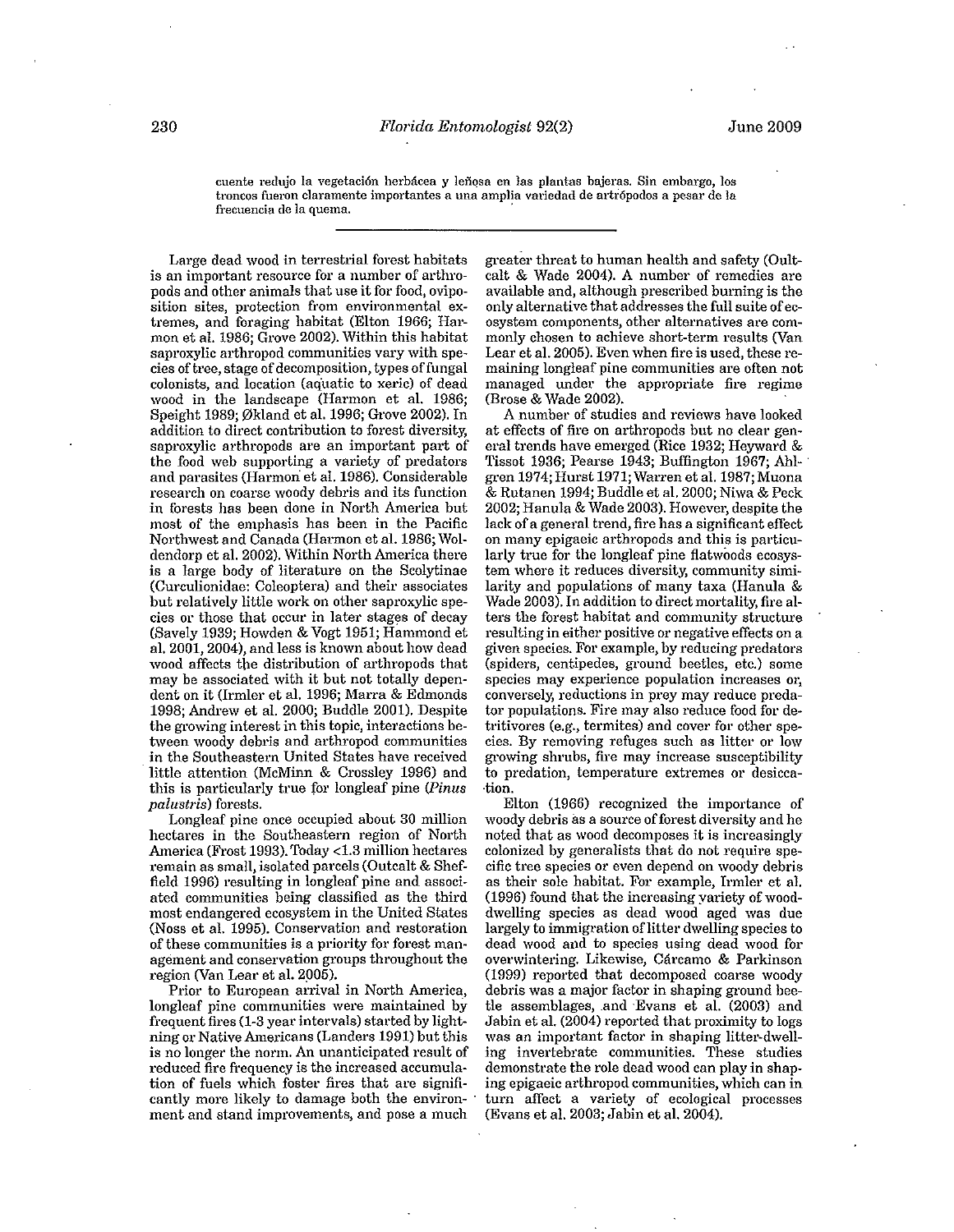While planning a study on the long-term ef**fects of frequent dormant-season burning on epi**gaeic arthropods (Hanula & Wade 2003) we hy**pothesized that the presence of coarse woody debris would be more important to these arthropods**  on annually burned plots where much of the leaf litter, understory vegetation and structure is **sparse arid has little time to recover between**  burns. To address this hypothesis, we conducted a **study over a 5-year period to examine whether the presence of woody debris influenced pitfall trap captm'es under varying burn frequencies in** a longleaf pine **forest. In addition, we measured the amount of coarse woody debris and other habitat variables to determine how long-term frequent burning interacted with these variables to shape the epigaeic arthropod community.** 

# MATERIALS AND METHODS

# **Study Site and Prescribed Burn Treatments**

The study was conducted in the Osceola National Forest in Baker County, Florida. Study plots were established in 1958 to examine effects **ofbul'ning frequency on** fuel reduction **for wildfire**  prevention. At that time the overstory trees were 45-year-old longleaf pines that were 20 m tall and 29 em diameter (DBH) with a few slash pine (P. *el-***Liottii) of similar size. The presence of remnant "boxed" longleaf pine trees from past turpentine operations suggest that the area was never cleared for agriculture. The understory consists of typical flatwoods vegetation dominated by saw**  palmetto *(Serenoa repens),* gallberry *(Ilex glabra), Vaccinium* **sp. arid wiregrass** *(Aristida beYl'i· chiana).* **The study was a randomized complete**  block design consisting of 24, 0.8-ha plots arranged in 6 blocks of 4 treatments. Initial treat**ments were winter burns applied every 2, 4 or 6 years and unburned controls. However, in 1964 the 6-year interval treatment was replaced with annual winter burns. The entire site was burned in 1958 to initialize the study area, and treatments have been applied as scheduled since then between Dec and early Mar. Fire intensity varied from year to year depending on weather conditions, dead fine·fuel moisture content (which typ**ically ranged from 7-20%), and firing techniques. **Our study, superimposed on this long-term winter**  burn study, started in fall, 1994 just before the ap**plication of annual burns in the winter of 1994-** 1995. The study continued for the full cycle of **burn treatments (annual, biennial, and quadrennial) ending after the quadrennial plots were**  again burned the winter of 1999-2000. Control plots had been unburned for 42 years at the close of OUt' study.

We sampled the naturally occurring large dead wood on the plots in Dec 2003, three years after the study. Small dead wood was not affected by

fire frequency on our plots (Hanula & Wade 2003), **so it is unlikely that large dead wood was, and there was no evidence of increased tree mortality following our study so the delay in measuring this attribute did not result in significant changes in dead wood volwnes between the time insects and dead wood were sampled. We estimated large dead wood volume by measuring the end diameters of all down woody debris in five 10·m wide transects. which resulted in sampling approxi**mately 50% of the plot surface. In addition, we conducted a 100% survey of standing dead wood. We used Huber's equation (volume  $=$  m $\times$  *l*; where,  $m = mid-point cross-sectional area and l = length$ to estimate volume of dead wood (Avery 1975). **The mid-point diameter of downed wood was esti**mated by taking the average of the end diameters. **The mid·point diameter of standing dead wood was estimated using taper equations for coastal**  plain longleaf pine (Clark et al. 1991).

Pre-burn live and dead plant biomass (dried) was estimated on each plot from eight 1-m<sup>2</sup> sub**plots. Details of sampling procedures for live and**  dead plant material can be found in Hanula & Wade (2003). Sampling methods were adapted from Shea et al. (1996). Two clusters of 8 transect **lines were established in each plot. We ran 15 m long transects from the center of each cluster in**  the 4 cardinal directions and 4 additional 15-m **long transects were established at 90° from the ends** of the **original transects. Sampling frames (1**  m<sup>2</sup>) were placed on the ground 4 m from the start**ing point of each transect. All stems <1.9 em basal diameter were collected by category from each sample point, bagged, oven·dried at 42°C for a minimum of 48 h, and weighed. Plant biomass was separated into 11 categories consisting of (1)**  live palmetto, (2) dead palmetto, (3) live gallberry, (4) live pine needles (seedlings), (5) live grasses and forbs, (6) litter layer (01 or L layer), (7) humus (02 and 03 or F and H layers), (8) pine cones, (9) 0-0.6 em dead branches, (10) 0.6-2.5 em dead branches, and (11) other dead woody material.

#### **Arthropod Sampling**

We hypothesized that logs could function in  $two$  ways to increase trap captures of arthropods: (1) they could be a preferred habitat resulting in **concentrations of arthropods around them, or (2) they could act as drift fences concentrating and directing arthropods normally wandering across the forest floor into traps near them. To determine if large dead wood was a preferred habitat or acted as a drift fence, we placed 3-m long logs of**  longleaf pine (20-25 em diameter) in the center of each plot and installed pitfall traps along them **immediately after felling. Four pitfall traps con**structed from 480-mL capacity plastic cups (Hanula  $&$  Franzreb 1998) were installed near the log at plot center (2 on each side 0.5 m from each end)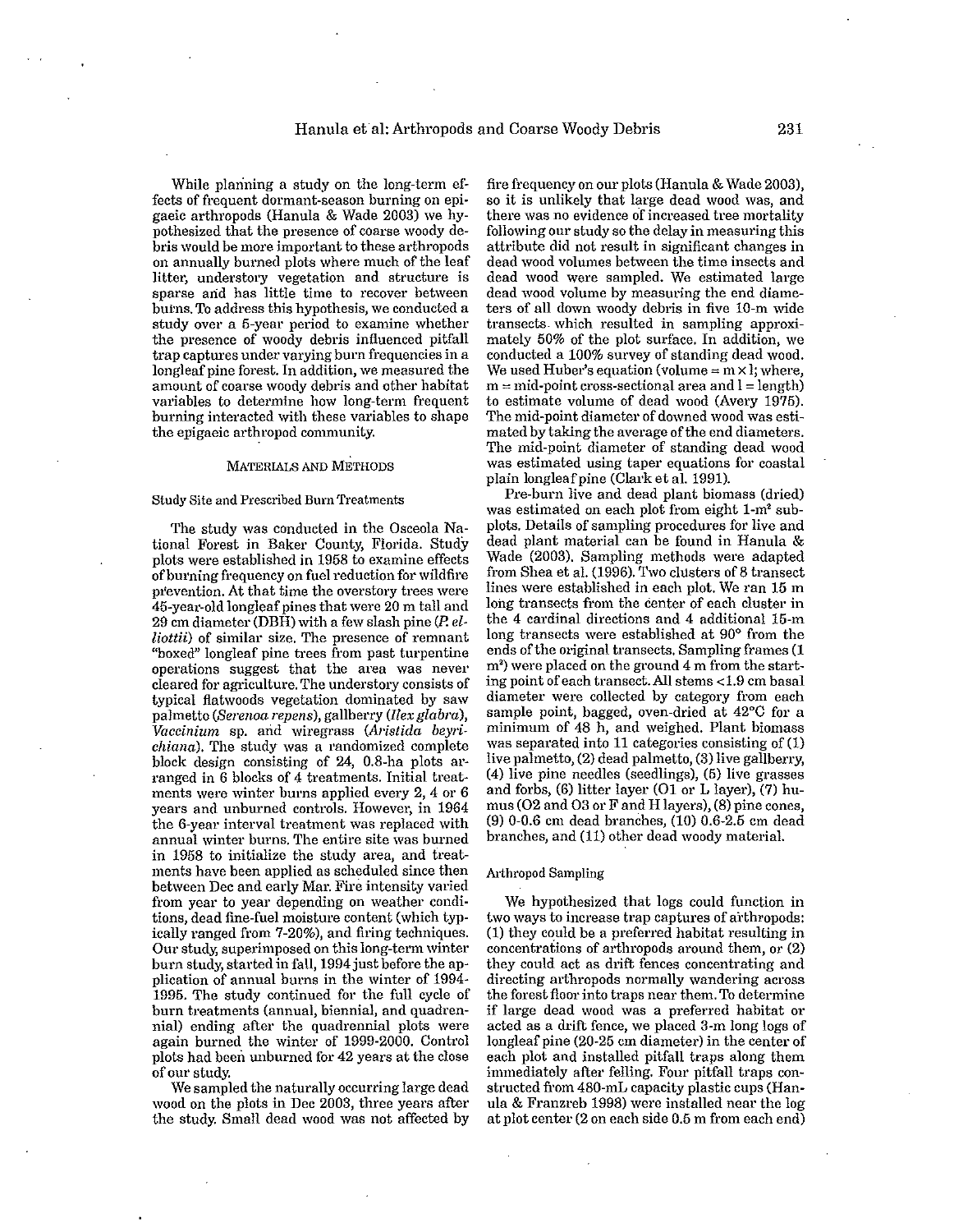**as close to the log as possible. To decrease the**  chances of an arthropod bypassing the pitfall by **moving between the log and the pitfall we inserted wedge-shaped pieces of aluminum sheet**  metal into the space so that the metal sheeting' **created a barrier from the point where the log**  contacted the ground to the edge of the pitfall. A second set of 4 pitfall traps was installed along a . 3-m long aluminum sheet metal drift fence (15 cm high). The drift fence was located 10 m from the center log. Traps were constructed and placed in the same manner as the log pitfalls except that **the edge of each trap was in direct contact with**  the drift fence. Beginning in Jan 1995, pitfall **traps were opened for month-long periods 6 times per year and covered with ceramic tiles during months when not in use to prevent arthropods**  from falling in. Arthropods collected in this way **were placed in 70% ethyl alcohol, sorted to mor**phologically similar groups, and identified to ge**nus or the lowest taxonomic level possible by using a reference collection and appropriate taxonomic keys. Biomass estimates were obtained by**  oven drying (40°C for 72 h) and weighing at least **20-30 specimens of each taxon. The average**  weight of these specimens was multiplied by the **number of individuals within a sample to estimate sample biomass.** 

# **Statistical Analyses**

Horn's simplification of Morisita's index of sim**ilarity was used to compare arthropod communi**ties captured in the 2 types of traps (Horn 1966). **We used richness and the Shannon diversity index to measure arthropod community diversity. Evenness was calculated to give further information about the arthropod communities· among burn treatments. Calculations were based on the**  cumulative totals of each arthropod for each plot for the entire study period.

**Because 2 trap locations were designated within each plot, the study was analyzed as a**  split-plot design. Analyses of variance were conducted with the 8AS GLM procedure (8AS 1985) to test for interactions of burn frequency and trap  $\cdot$  location, and trap location effects. Model effects **were burn treatment, trap location, block, treatment x block interaction, and burn treatment x trap location interaction. Analyses were conducted for taxa in which 30 or more individuals**  were caught during the entire study. Digweed et al. (1995) found evidence of depletion of certain **Carabidae when traps were 10 m apart, so we also plotted annual captures of some common families and species to determine if there was any depletion effect from trapping 4 years at the same loca**tion.or from drift fence pitfalls being 10 m from the pitfalls near logs.

**In order to examine arthropod community responses, we used non-metric multidimensional** 

|     | FERENT BURN FREQUENCIES. COEPENCIENTS MARKED WITH AN ASTERISK ARE SIGNIFICANT (N = 24, P < 0.05). THE ABBREVIATIONS STAND FOR THE FOLLOWING: FIRE<br>TABLE 1. PEARSON'S CORRELATION COEFFICIENTS AMONG ENVIRONG ENTERNALES OF STUDY PLOTS IN A LONGLEAR PINE FOREST IN NORTH FLORIDA UNDERGOING DIF-<br>reequency (FRQ), LITTER (LIT), HUMUS (HUM) SMALL DEAD WOOD (SWD), TOTAL DEAD PLANT MATERIAL (DEAD), LIVE GALLEERRY (GALL), LIVE PALMETTO<br>(PALM), LIVE GRASSES (GRASS), TOTAL |                         |                       |                               |                           |                                                         |       |      | live plant eiomass (live), down coarse woody debris (DCWL) and standing coarse woody debris (SCWD). |                                        |
|-----|-----------------------------------------------------------------------------------------------------------------------------------------------------------------------------------------------------------------------------------------------------------------------------------------------------------------------------------------------------------------------------------------------------------------------------------------------------------------------------------------|-------------------------|-----------------------|-------------------------------|---------------------------|---------------------------------------------------------|-------|------|-----------------------------------------------------------------------------------------------------|----------------------------------------|
| FRQ | Ë                                                                                                                                                                                                                                                                                                                                                                                                                                                                                       | HUM                     | SWD                   | <b>ORAD</b>                   | <b>GAIL</b>               | <b>NTV4</b>                                             | GRASS | LIVE | DCWD                                                                                                | <b>EMCS</b>                            |
| FRQ | $0.84*$                                                                                                                                                                                                                                                                                                                                                                                                                                                                                 |                         |                       |                               |                           |                                                         |       |      |                                                                                                     |                                        |
|     | Ę                                                                                                                                                                                                                                                                                                                                                                                                                                                                                       | <b>S</b><br>O.S.<br>HUM |                       |                               |                           |                                                         |       |      |                                                                                                     |                                        |
|     |                                                                                                                                                                                                                                                                                                                                                                                                                                                                                         |                         | ខ្លួងដី<br>ខ្ញុំដូច្ន | *<br>\$**<br>0000000<br>00000 | d<br>1828 311<br>1828 311 | <b>86*</b><br>0.88*<br>0.0.89<br>0.0.0.0.1.1.14<br>PALM |       |      |                                                                                                     |                                        |
|     |                                                                                                                                                                                                                                                                                                                                                                                                                                                                                         |                         |                       |                               |                           |                                                         |       |      |                                                                                                     |                                        |
|     |                                                                                                                                                                                                                                                                                                                                                                                                                                                                                         |                         |                       |                               |                           |                                                         |       |      |                                                                                                     |                                        |
|     |                                                                                                                                                                                                                                                                                                                                                                                                                                                                                         |                         |                       |                               |                           |                                                         |       |      |                                                                                                     |                                        |
|     |                                                                                                                                                                                                                                                                                                                                                                                                                                                                                         |                         |                       |                               |                           |                                                         |       |      |                                                                                                     | n<br>1981 1948 898 99<br>1981 1948 899 |
|     |                                                                                                                                                                                                                                                                                                                                                                                                                                                                                         |                         |                       |                               |                           |                                                         | GRASS |      |                                                                                                     |                                        |
|     |                                                                                                                                                                                                                                                                                                                                                                                                                                                                                         |                         |                       |                               |                           |                                                         |       |      |                                                                                                     |                                        |
|     |                                                                                                                                                                                                                                                                                                                                                                                                                                                                                         |                         |                       |                               |                           |                                                         |       |      |                                                                                                     |                                        |
|     |                                                                                                                                                                                                                                                                                                                                                                                                                                                                                         |                         |                       |                               |                           |                                                         |       |      |                                                                                                     | SCWT                                   |

232 *Florida Entomologist 92(2)* 

,..; TABLE

June 2009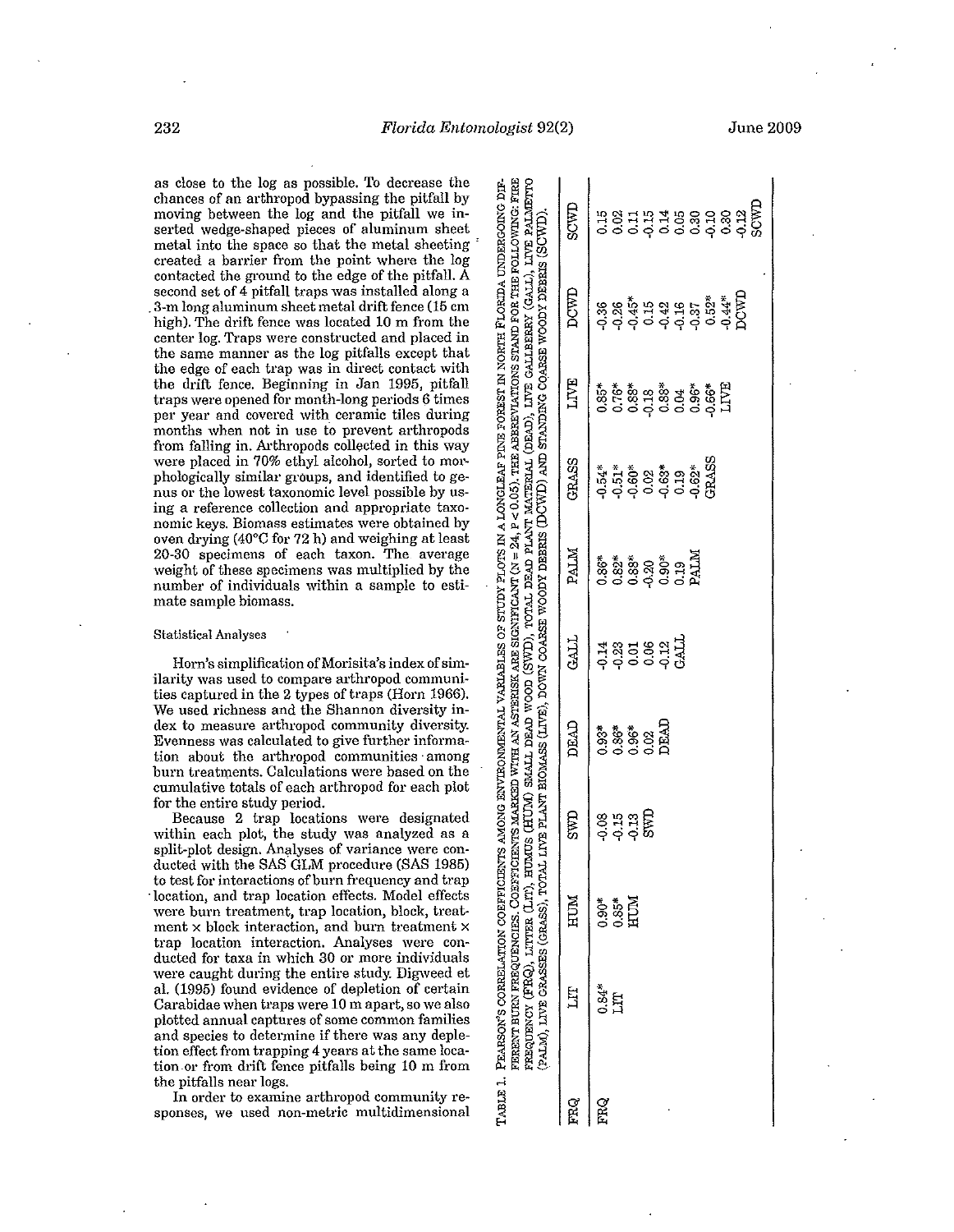|                               |                             | Trap Location       |          |
|-------------------------------|-----------------------------|---------------------|----------|
| Variable                      | Drift fence (Mean $\pm$ SE) | $Log (Mean \pm SE)$ | P > F    |
| Number of arthropods          | $3950.1 \pm 192.9$          | $2859.1 \pm 101.8$  | < 0.0001 |
| Biomass (g dry wt/plot)       | $38.9 \pm 3.5$              | $27.4 \pm 2.6$      | < 0.0001 |
| <b>Shannon Diversity (H')</b> | $3.61 \pm 0.06$             | $3.54 \pm 0.06$     | 0.086    |
| Evenness (J)                  | $0.67 \pm 0.01$             | $0.66 \pm 0.01$     | 0.21     |
| Richness (genera/plot)        | $216.8 \pm 3.46$            | $212.1 \pm 3.41$    | 0.25     |

| TABLE 2. COMPARISON OF SEVERAL MEASURES OF ABUNDANCE AND DIVERSITY OF ARTHROPODS CAPTURED IN PITFALL. |
|-------------------------------------------------------------------------------------------------------|
| TRAPS NEAR LONGLEAF PINE LOGS OR DRIFT FENCES OF EQUAL LENGTH IN STUDY PLOTS IN A LONGLEAF PINE       |
| FOREST IN NORTH FLORIDA UNDERGOING DIFFERENT CONTROLLED BURN FREQUENCIES FROM 1994 TO 2000.           |

**Analyses of variance were conducted by the SAS GLM procedure (SAS 1985).** 

scaling analysis (NMDS) of trends in arthropod abundance in the study plots. We chose NMDS **because there appeared to be an "arch effect" in a preliminary canonical correspondence analysis and because this method is more robust to vari· ability in underlying patterns in morphospecies responses than are ¢igenvalue·based ordination**  techniques (Clarke 1993; Gaiser et al. 1998). Morphospecies that had less than 10 individuals" **were excluded resulting in a total of 184 mar· phospecies in the analysis. To examine responses of the arthropod community to environmental variables, we analyzed the relationship between the NMDS scores and environmental variables**  using vector. analysis (Gaiser et al. 1998). Vector **analysis, a form of indirect gradient analysis, is a regression of the environmental variables on**  the NMDS scores with the results displayed as **vectors overlaid on a plot of NMDS scores. Because we were interested in coarse woody debris effects on arthropod community structure, and because fire frequency had such a strong effect on several variables, we excluded those environ**mental measures that were highly correlated to fire frequency (Table 1). We included fire fre**quency, gallberry biomass, small woody debris, downed coarse woody debris, and standing woody debris as the environmental variables in the vector analysis.** 

# RESULTS

We caught significantly more total arthropods **and a greater biomass. of arthropods in pitfall**  traps near drift fences than in those near logs (Table 2). The similarity of what was caught in the 2 types of traps ranged from  $64.4\%$  (SE = 3.6) in the annually burned plots to  $69.2\%$  (SE = 1.4%) in the **quadrennially burned plots, but there were no significant differences in similarity among burn treatments. Likewise, Shannon diversity, evenness, richness, and numbers of rare species were not significantly different for traps regardless of adjacent barrier.** 

We observed significant  $(P < 0.05)$  interactions between fire and trap location in 31 taxa (Table 3). Of those, 10 taxa had higher numbers captured in **traps nears logs in some bum treatments (Fig. 1).**  However, there was no consistent pattern, i.e., in some cases frequent burning resulted in more of a given taxa near logs while infrequent or no burning had the same result for other taxa. In only a few **cases did frequent burning result in concentrations**  of arthropods near logs, despite much lower leaf litter, less live herbaceous vegetation biomass, and reduced plant structure on those plots compared to unburned or quadrennially burned plots (Hanula  $\&$ Wade 2003). Total volumes of coarse woody debris among burn treatments were not significantly different and ranged from a mean of 8.0 m<sup>3</sup>/ha (SE = 1.01) for unburned control plots to 9.1 m<sup>3</sup>/ha (SE = 1.73) on annually burned plots.

The Monte Carlo test results of the NMDS in**dicated a two-dimensional solution was optimal**  (final stress  $11.73$ ,  $P = 0.0323$ ). The first 2 axes of the NMDS ordination explained 91.4% of the orig**inal variance, with the first axis explaining 69.6% and the second axis explaining an additional**  21.8% (Fig. 2). The vector analysis indicated that **fire frequency was correlated with both axes,**  more so with Axis 1 ( $\mathbb{R}^2 = 0.678$ ,  $P < 0.05$ ) than Axis 2 ( $R^2 = 0.574$ ,  $P < 0.05$ ). DCWD was also significantly correlated to Axis 1 ( $\mathbb{R}^2 = 0.197$ , P < **0.05) but not Axis 2. Other environmental vari**ables were not correlated at  $\alpha = 0.05$ .

**We captured over 932 genera in 5 years** of trap**ping** of which **297 were captmoed in sufficient num**bers for analysis. Of those, 101 arthropod taxa were **captured in significantly higher numbers in one**  trap type or the other (Table 3). When examining **this many individual taxa, one is certain to encounter some significant results simply by chance. How**ever, the 101 taxa represent 34% of the total number of arthropod taxa with 30 or more individuals. At  $\alpha$  $= 0.05$  one would only expect 5% to have been cap**tured in statistically higher numbers by chance.**  Seventy three different arthropods were captured in significantly  $(P < 0.05)$  higher numbers in pitfalls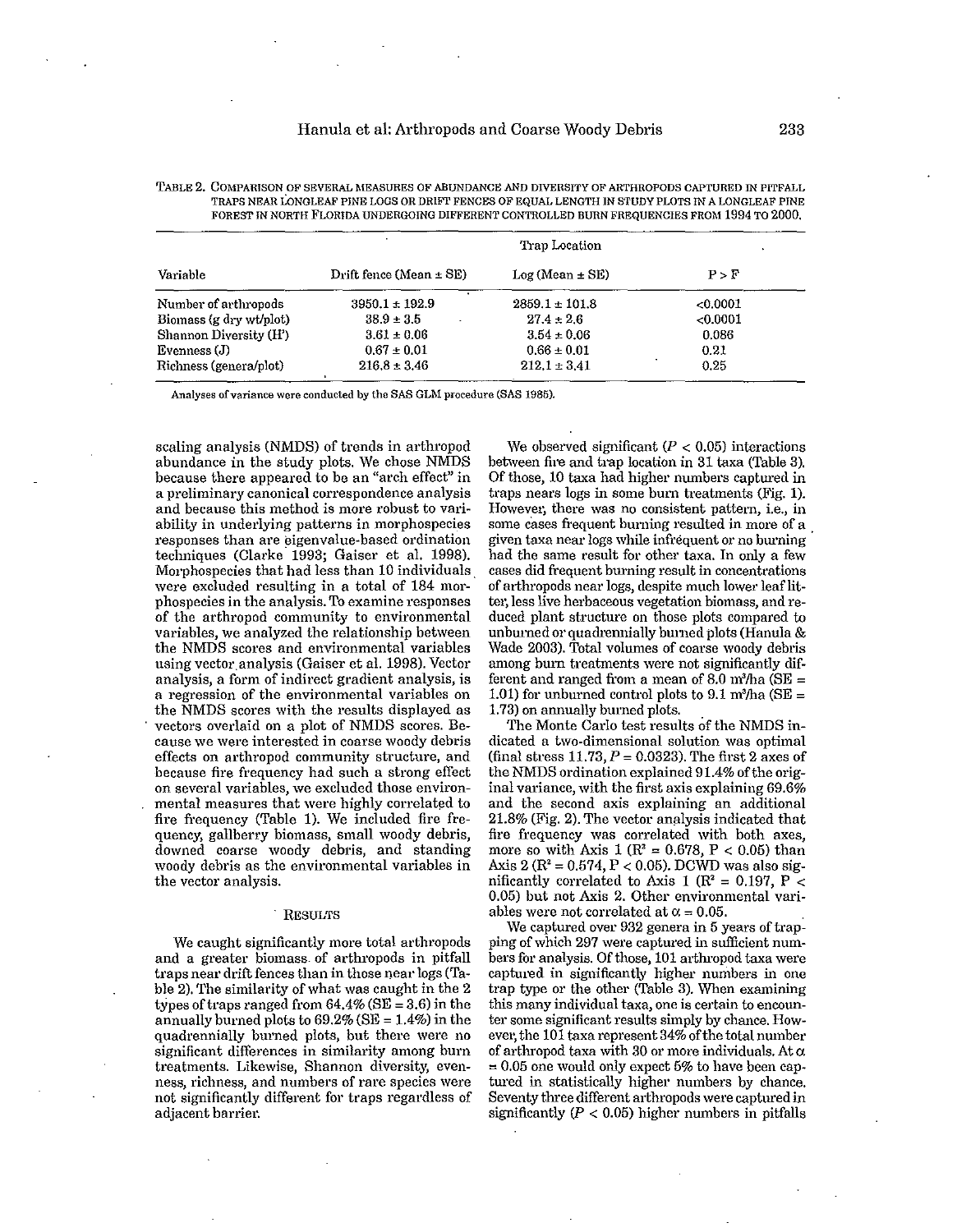**TABLE 3. MEAN (±SE) NUMBER OF INDIVIDUAlS OF ARTIIROPOD TAXONOMIC GROUPS CAPrURED IN SIGNIFICANTLY (p < 0.05) HIGHER NUMBERS IN PITFALL TRAPS·NEAR EITHER DRIFT FENCES OR LOGS PLACED IN STUDY PLOTS IN A LONGLEAF PINE FOREST IN NORTH FLoRIDA UNDERGOING DIFFERENT CON1ROLLED BURN FREQUENCIES, 1994- 2000, ANALYSES OF VARIANCE WERE CONDUCTED BY SAS GLM PROCEDURE (SAS 1985).** 

|                              |                           |                             | Drift Fence |              | Log       |       |          |
|------------------------------|---------------------------|-----------------------------|-------------|--------------|-----------|-------|----------|
| Order                        | Family                    | Genus or Lowest Taxa        | Mean        | SE           | Mean      | SE    | P > F    |
| Scorpiones                   | <b>Buthidae</b>           | Centruroides                | 11.9        | 1.5          | 2.8       | 0.6   | <0.0001  |
| Araneae                      | Ctenizidae                | Ummidia                     | 7.0         | 1.0          | 3.4       | 0.6   | 0.0003   |
|                              | Zoridae                   | $Zora^*$                    | 1.8         | 0.6          | 0.4       | 0.2   |          |
|                              | Gnaphosidae               | Callilepis                  | 9.6         | 1.9          | 49        | 1.3   | 0.004    |
|                              |                           | Drassyllus                  | 10.3        | 2.5          | 7.2       | 1.7   | . 0.04   |
|                              |                           | Herpyllus <sup>®</sup> *    | 0.9         | 0.2          | 5.7       | 1.2   |          |
|                              |                           | <b>Sergiolus</b>            | 1.5         | 0.4          | 0.4       | 0.2   | 0.04     |
|                              | Theridiidae               | Dipoena                     | 1.7         | 0.6          | 0.3       | 0.1   | 0.02     |
|                              | Linyphiidae               |                             | 68.3        | 7.6          | 36.7      | 3.4   | < 0.0001 |
|                              |                           | Ceratinops <sup>®</sup>     | 1.8         | 0.4          | 0.3       | 0.4   |          |
|                              |                           | Erigone <sup>®</sup>        | 17.4        | 4.5          | 6.0       | 1.3   |          |
|                              |                           | Meioneta                    | 219         | 2.6          | 3.8       | 0.6   | < 0.0001 |
|                              | Tetragnathidae            | Pachygnatha <sup>®</sup>    | 1.3         | 0.3          | 03        | 0.1   |          |
|                              | Thomisidae                | Ozyptila <sup>°</sup>       | 11.3        | 3.4          | 75        | 2.9   |          |
|                              | Corrinidae                | Scotinella <sup>*</sup>     | 0.5         | 0.2          | 23        | 1,2   |          |
|                              | Agelenidae                | Cicurina <sup>®</sup>       | 3.3         | 1,1          | 0.8       | 0.3   |          |
|                              | Hahnidae                  |                             | 48.0        | 9.1          | 24.1      | 4.0   | 0.0001   |
|                              |                           | Hahnia                      | 13.8        | 2.3          | 8.0       | 1.9   | 0.01     |
|                              |                           | Neoantistea°                | 34.2        | 8.5          | 16.1      | 3.5   |          |
|                              | Lycosidae                 |                             | 423.8       | 46.5         | 287.1     | 26.2  | < 0.0001 |
|                              |                           | Allocosa <sup>®</sup>       | 1.7         | 0.6          | 0.8       | 0.2   |          |
|                              |                           | Hogna                       | 51.5        | 7.2          | 28.3      | 6.4   | 0.0006   |
|                              |                           | Immatures <sup>®</sup>      | 112.2       | 23.2         | 32.0      | 7.9   |          |
|                              |                           | Pardosa                     | 16.2        | 4.1          | 5.0       | 0.8   | 0.02     |
|                              |                           | Pirata*                     | 60.2        | 7.1          | 86.6      | 7.3   | 0.0005   |
|                              |                           | Schizocosa                  | 46.8        | 9.3          | 36.6      | 7.1   | 0.05     |
|                              |                           | Sosippus                    | 19.9        | 2.1          | 12.3      | 2.3   | 0.04     |
|                              |                           | Varacosa                    | 104.0       | 9.5          | 77.8      | 8.2   | 0.005    |
|                              | Salticidae                | $Corythalia*$               | 4.1         | 0.7          | $\bf 8.3$ | 0.9   | 0.0002   |
|                              |                           | Habronattus                 | 1.2         | 0.4          | 0.2       | 0.1   | 0.02     |
|                              |                           | Phlegra                     | 1.0         | 0.3          | 0.2       | 0.1   | 0.003    |
|                              |                           | Sitticus <sup>*</sup>       | 2.8         | 0.7          | 0.8       | 0.2   |          |
| Opiliones                    | Gagrellidae               | Leiobunum                   | 21,7        | 1.9          | 6.6       | 1.5   | < 0.0001 |
|                              | Phalangiidae <sup>®</sup> |                             | 32.1        | $4.6\,$      | 26.9      | 3.4   |          |
| Isopoda <sup>*</sup>         |                           |                             | 7.3         | $1.8\,$      | 5.0       | 1.3   |          |
| Spirobolida                  | Spirobolidae              | Narceus                     | 2.5         | 0.4          | 0.6       | 0.2   | < 0.0001 |
| Lithobiomorpha<br>Orthoptera | Lithobiidae               |                             | 18.4        | 1.5          | 12.9      | 1.2   | 0.001    |
|                              | Tettigoniidae             | Atlanticus                  | 1.8         | 0.3          | 0.4       | 0.2   | 0.002    |
|                              | Acrididae                 |                             | 45          | 0.70         | 25        | 0.49  | 0.02     |
|                              |                           | Conocephalinae <sup>®</sup> | 0.9         | 0.22         | 0.3       | 0.95  |          |
|                              | Gryllacrididae            | Ceuthophilus                | 11.2        | $_{\rm 3.3}$ | 3.9       | - 1.1 | 0.005    |
|                              | Gryllidae                 |                             | 304,4       | 23.7         | 126.2     | 11.6  | < 0.0001 |
|                              |                           | Anaxipha <sup>®</sup>       | 6.9         | 1.1          | 3.9       | 1.5   |          |
|                              |                           | Cycloptilum                 | 4.4         | 0.6          | 0.9       | 0.2   | < 0.0001 |
|                              |                           | Gryllinae <sup>*</sup>      | 2.1         | 1,1          | 14.7      | 1.7   |          |
|                              |                           | Gryllus                     | 21.7        | 1.7          | 13.6      | 1.4   | < 0.0001 |
|                              |                           | Miogryllus <sup>®</sup>     | 24.7        | 3.4          | 9.3       | 1,4   |          |
|                              |                           | Mogoplistinae <sup>®*</sup> | 1.9         | 0.5          | 3.1       | 0.5   |          |
|                              |                           | Orocharis                   | 2.8         | 0.5          | 1.5       | 0.4   | 0.02     |

Asterisks (\*) denote groups that were captured in higher numbers near logs.<br>Taxa followed by an <sup>«</sup>" had a significant interaction of trap location with burn frequency.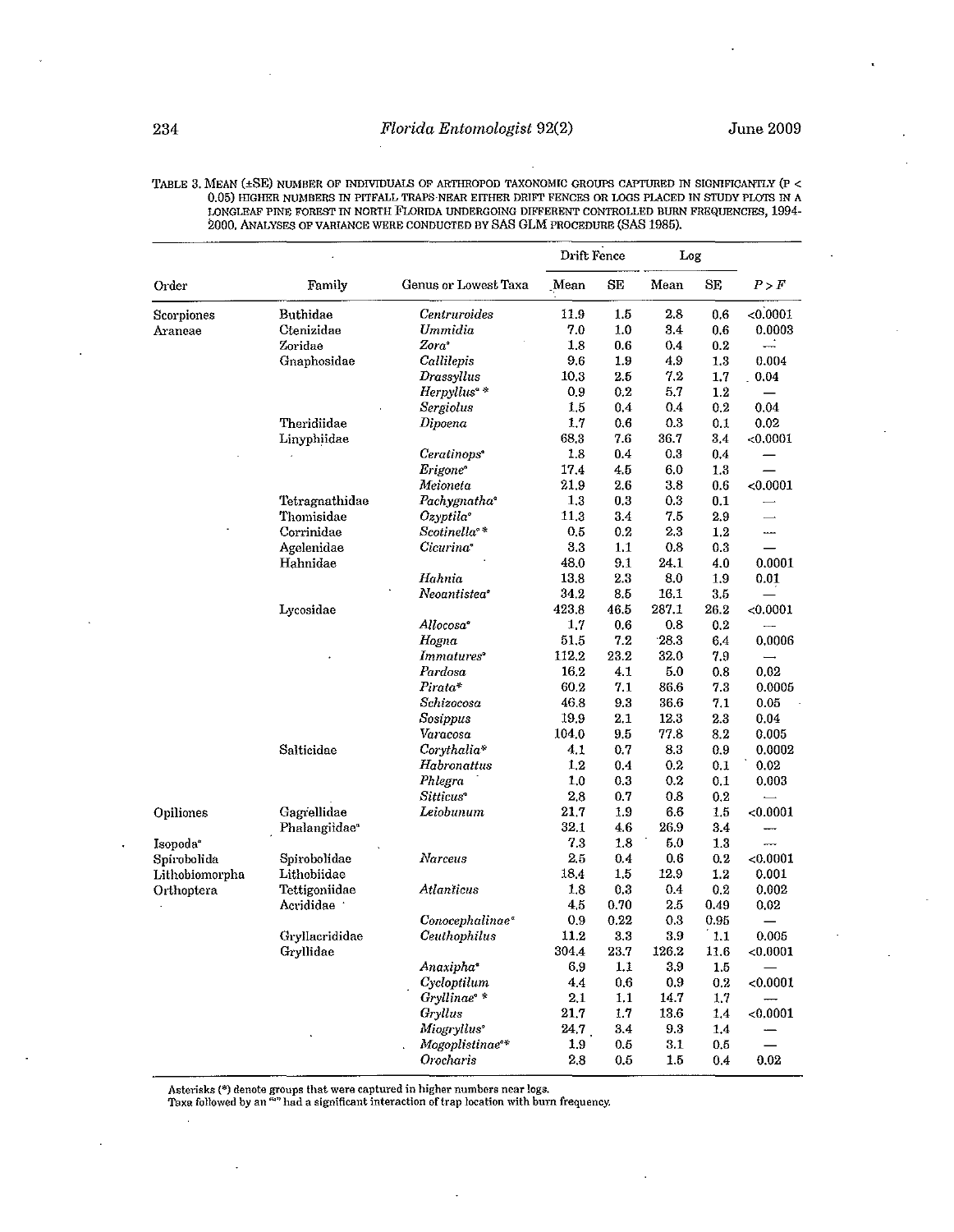i,

| TABLE 3. (CONTINUED) MEAN (±SE) NUMBER OF INDIVIDUALS OF ARTHROPOD TAXONOMIC GROUPS CAPTURED IN SIGNIFI- |
|----------------------------------------------------------------------------------------------------------|
| CANTLY (P < 0.05) HIGHER NUMBERS IN PITFALL TRAPS NEAR EITHER DRIFT FENCES OR LOGS PLACED IN STUDY       |
| PLOTS IN A LONGLEAF PINE FOREST IN NORTH FLORIDA UNDERGOING DIFFERENT CONTROLLED BURN FREQUEN-           |
| CIES, 1994-2000. ANALYSES OF VARIANCE WERE CONDUCTED BY SAS GLM PROCEDURE (SAS 1985).                    |

 $\ddot{\phantom{a}}$ 

 $\ddot{\phantom{a}}$ 

|                  |                          |                          | Drift Fence |         | Log     |         |                          |
|------------------|--------------------------|--------------------------|-------------|---------|---------|---------|--------------------------|
| Order            | Family                   | Genus or Lowest Taxa     | Mean        | SE      | Mean    | SE      | P > F                    |
|                  |                          | Pictonemobius            | 218.7       | 18.7    | 77.6    | 9.1     | < 0.0001                 |
| <b>Blattaria</b> | Blattellidae             | Cariblatta               | 10.3        | 1.4     | 56      | 1.1     | 0.01                     |
| Isoptera         | Rhinotermitidae          | Reticulitermes           | 3.4         | 0.6     | 1.9     | 0.4     | 0.05                     |
| Hemiptera        | Reduviidae               | Repipta *                | 0.1         | 0.06    | 0.4     | 0.1     | 0.04                     |
| Homoptera*       |                          |                          | 25.0        | 2.5     | 32.1    | 2.5     | 0.04                     |
|                  | Cicadellidae             |                          | 4.7         | 0.7     | 2.8     | 0.6     | 0.01                     |
|                  | Delphacidae <sup>®</sup> |                          | 0.9         | 0.3     | 2.3     | 0.5     |                          |
|                  | Cixiidae*                |                          | 5.3         | 1.0     | 12.9    | 1.4     | < 0.0001                 |
|                  |                          | Oilarus <sup>*</sup>     | 2.0         | 0.5     | 3.6     | 0.8     |                          |
|                  | Achilidae*               |                          | 2.9         | 0.6     | 9.2     | $1.5\,$ | 0.0003                   |
|                  |                          | Catonia <sup>*</sup>     | 0.2         | 0.1     | 1.9     | 0.3     |                          |
|                  | Aphididae                |                          | 6.0         | 0.9     | 0.3     | 0.1     | < 0.0001                 |
| Coleoptera       | Carabidae                |                          | 88.2        | 8.3     | 42.6    | 3.3     | < 0.0001                 |
|                  |                          | Larvae <sup>®</sup>      | 24          | 0.6     | 0.7     | 0.1     |                          |
|                  |                          | Anisodactylus            | 2.7         | 0.5     | 0.6     | 0.1     | 0.0009                   |
|                  |                          | Cyclotrachelus           | 38.0        | 4.6     | 14.0    | 1.9     | 50.0001                  |
|                  |                          | Megacephala <sup>a</sup> | 23          | 1.1     | 0.3     | 0.1     |                          |
|                  |                          | Pasimachus               | 5.9         | 1.8     | 3.1     | 1.1     | 0.002                    |
|                  |                          | Piemus*                  | 0.08        | 0.06    | 1.7     | 0.4     | 0.0003                   |
|                  |                          | Pterostichini*           | 0.2         | 0.1     | 2.3     | 0.5     | 0.0002                   |
|                  |                          | Pterostichus             | 11.8        | 2.6     | 5.8     | 1.3     | 0.006                    |
|                  |                          | Scaritini                | 1.8         | 0.7     | 0.4     | 0.2     | 0.02                     |
|                  | Dytiscidae               | Hydaticus                | 1.2         | 0.3     | 0.3     | 0.1     | 0.01                     |
|                  | Scydmaenidae             |                          | 5.6         | 1.7     | 3.7     | 1.5     | 0.0001                   |
|                  | Staphylinidae            | Larvae <sup>®</sup>      | 24.9        | 2.3     | 3.6     | $0.6\,$ |                          |
|                  |                          | Aleochariinae*           | $0.8\,$     | 0.8     | $2.9\,$ | 0.9     | 0.008                    |
|                  |                          | Osoriinae*               | 0.08        | 0.08    | 2.5     | 0.5     | 0.0002                   |
|                  |                          | Oxyteninae               | 3.5         | 1,1     | 0.6     | 0.2     | 0.007                    |
|                  |                          | Steninae*                | 0.13        | 0.07    | 4.0     | 0.9     | 0.0005                   |
|                  | Scarabaeidae             |                          | 190.8       | 38.1    | 91.1    | 18.9    | 0.003                    |
|                  |                          | Aphodius*                | $_{0.0}$    | 0.0     | 2.4     | 0.8     | 0.01                     |
|                  |                          | <b>Bolbocerus</b>        | 4.2         | 0.7     | 1.5     | 0.4     | 0.003                    |
|                  |                          | Canthon                  | 66.6        | 17.4    | 23.4    | 8.8     | < 0.0001                 |
|                  |                          | Onthophagus              | 104.9       | 21.6    | 54.5    | 12.9    | 0.03                     |
|                  |                          | Trox                     | 3.6         | 1,2     | 0.7     | 0.2     | 0.02                     |
|                  | Elateridae               | larvae*                  | 1.63        | 0.3     | 4.8     | 0.7     | 0.0001                   |
|                  | Lycidae                  | Plateros*                | 0.3         | 0.1     | 1.0     | 0.2     | 0.01                     |
|                  | Cantharidae              | Larvae"                  | 3.7         | 0.9     | 0.2     | 0.2     |                          |
|                  | Endomychidae             | Epipocus <sup>*</sup>    | 0.04        | 0.01    | 1.4     | 0.4     | $\overline{\phantom{0}}$ |
|                  | Melandryidae*            |                          | 0.3         | 0.3     | 2.2     | 0.6     | 0.003                    |
|                  |                          | Eustrophinus*            | $0.1\,$     | 0.06    | $1.7\,$ | 0.5     | 0.003                    |
|                  | Tenebrionidae*           |                          | 26.1        | 2.8     | 36.7    | 3.6     | 0.04                     |
|                  |                          | Helops                   | $5.9\,$     | $2.2\,$ | 0.4     | 0.1     | 0.01                     |
|                  |                          | Platydema*               | $1.8\,$     | 0.6     | 20.0    | 2.9     | < 0.0001                 |
|                  | Cerambycidae*            |                          | 0.6         | 0.2     | 2.1     | 0.4     | $0.003$ .                |
|                  |                          | Prionus*                 | $\bf 0.54$  | 0.2     | 1.2     | 0.2     | 0.02                     |
|                  | Chrysomelidae            | Myochrous                | 2.0         | $0.4\,$ | 0.7     | 0.2     | 0.006                    |
|                  | Curculionidae            |                          | 20.2        | 2.0     | 10.2    | 1.1     | <0.0001                  |
|                  |                          | Hylobius                 | 10.5        | 1,2     | 4.8     | 0.7     | 0.0005                   |
|                  |                          | $Ips^*$                  | 0.04        | 0.04    | 2.3     | 0.71    | 0.007                    |

Asterisks (\*) denote groups that were captured in higher numbers near logs.<br>Taxa followed by an "" had a significant interaction of trap location with burn frequency.

 $\bar{z}$ 

 $\ddot{\phantom{a}}$ 

l.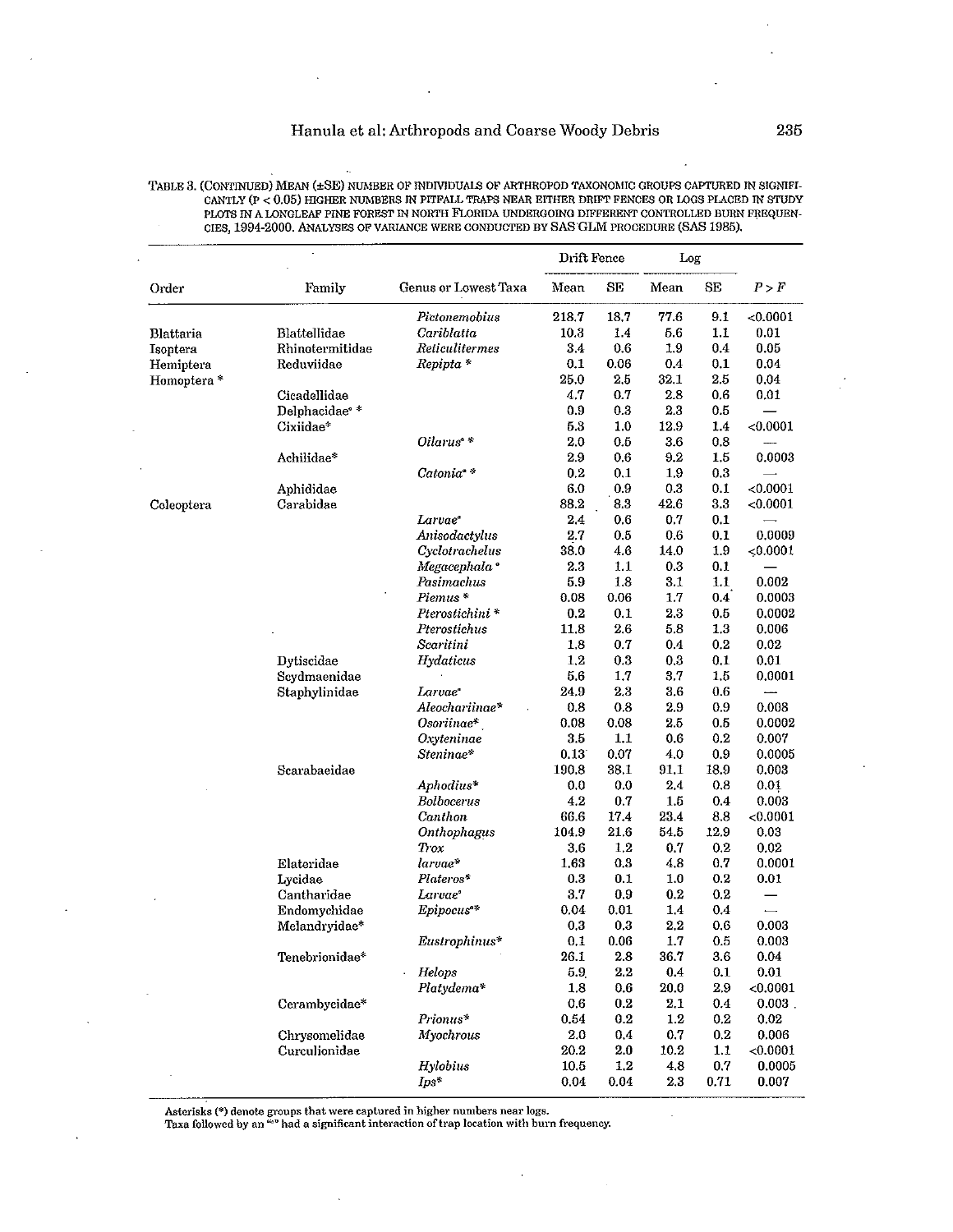**TABLE 3. (CONTINUED) MEAN (±SE) NUMBER OF INDIVIDUALS OF ARTHROPOD TAXONOMIC GROUPS CAPTURED IN SIGNIFI· CANTLY (p < 0.05) mGHER NUMBERS IN PITFALL TRAPS NEAR EITHER DRIFT FENCES OR LOGS PLACED IN STUDY PLOTS IN A LONGLEAF PINE FOREST IN NORTH FLoRIDA UNDERGOING DIFFERENT CONTROLLED BURN FREQUEN. CIES, 1994-2000. ANALYSES OF VARIANCE WERE CONDUGrED BY BAS GLl\1 PROCEDURE (SAS 1985).** 

|             |                 |                            | Drift Fence |       | Log              |      |          |
|-------------|-----------------|----------------------------|-------------|-------|------------------|------|----------|
| Order       | Family          | Genus or Lowest Taxa       | Mean        | SE    | Mean             | SE   | P > F    |
|             |                 | Sphenophorus               | 4.1         | 0.6   | 1.5              | 0.4  | < 0.0001 |
| Mecoptera   | Panorpidae      | Panorpa                    | 69          | 1.5   | 3.7              | 0.9  | 0.009    |
| Diptera     | Tipulidae*      |                            | 0.4         | 0.1   | 4.3              | 0.5  | < 0.0001 |
|             | Mycetophilidae  | Unidentified <sup>®*</sup> | 0.9         | 0.2   | 5.2              | 0.8  |          |
|             |                 | Orfelia <sup>®</sup>       | 57          | 1.3   | 0.5              | 0.1  |          |
|             | Sciaridae       |                            | 205.5       | 30.2  | 86.0             | 19.5 | < 0.0001 |
|             |                 | Bradysia*                  | 0.3         | 0.1   | 2.6              | 1.0  | 0.04     |
|             |                 | Corynoptera <sup>®</sup>   | 198.3       | 30.5  | 77.8             | 19.3 |          |
|             |                 | Epidapus                   | 5.2         | 1,0   | 0.6              | 0.3  | < 0.0001 |
|             |                 | Pseudosciara*              | 0.6         | 0.2   | 2.2              | 0.6  | 0.01     |
|             |                 | Sciara <sup>**</sup>       | 0.08        | 0.06  | 2.0              | 0.8  |          |
|             | Culicidae       |                            | 6.5         | 1.0   | 1.8              | 0.4  | 0.0003   |
|             |                 | Culex                      | 6.1         | 0.9   | 1.2              | 0.3  | 0.0001   |
|             | Chironomidae*   |                            | 0.6         | 0.2   | 2.8              | 0.9  | 0.03     |
|             | Empididae       |                            | 1.1         | 0.2   | 3.8              | 1.2  | 0.04     |
|             |                 | Drapetis*                  | 0.5         | . 0.1 | 1,3              | 0.2  | 0.004    |
|             | Dolichopodidae* |                            | 11.4        | 1.3   | 25.3             | 1.7  | < 0.0001 |
|             |                 | Medetera*                  | 6.8         | 1,0   | 19.8             | 1.8  | < 0.0001 |
|             | Phoridae        | Megaselia                  | 108.5       | 16.5  | 59.6             | 14.5 | 0.03     |
|             | Sphaeroceridae  | Leptocera                  | 14.5        | 4.6   | 3.7              | 1,0  | 0.03     |
| Lepidoptera | Arctiidae       | larvae                     | $9.0\,$     | 1,1   | 6.0              | 0.8  | 0.02     |
|             | Noctuidae       | larvae                     | 3.3         | 0.5   | 5.6              | 0.7  | 0.0009   |
| Hymenoptera | Diapriidae      |                            | 6.6         | 1,0   | 15               | 0.3  | < 0.0001 |
|             | Mutillidae      |                            | 7.0         | 0.9   | 2.8              | 0.4  | < 0.0001 |
|             |                 | Dasymutilla                | 2.7         | 0.5   | 0.5              | 0.2  | 0.0003   |
|             |                 | Timulla                    | 3.6         | 0.5   | $1.6\phantom{0}$ | 0.3  | 0.001    |
|             | Pompilidae      | Priocnemella               | 1.8         | 0.3   | 0.5              | 0.1  | 0.0003   |
|             | Formicidae      |                            | 978.7       | 75.3  | 764.4            | 37.5 | 0.02     |
|             |                 | Formica                    | 24.1        | 5.0   | 13.5             | 2.9  | 0.007    |
|             |                 | Leptothorax                | 3.8         | 1,3   | 0.3              | 0.2  | 0.007    |
|             |                 | Monomorium                 | 4,5         | 1.7   | 0.9              | 0.5  | 0.04     |
|             |                 | Odontomachus               | 364.8       | 33.8  | 339.0            | 33.9 | 0.05     |
|             |                 | Pheidole                   | 353.4       | 35.3  | 263.3            | 33.4 | 0.02     |

Asterisks (\*) denote groups that were captured in higher numbers near logs.<br>Taxa followed by an "" had a significant interaction of trap location with burn frequency.

**near drift fences while 28 different arthropods were**  captured in higher numbers near logs. We plotted **the numbers captured by year to see** if there **was** ev~ idence of depletion from pitfall trapping for a long **period of time or competition between traps. Fig. 3 shows 6 examples of those plots. Four years of trap**ping did not affect the abundance of arthropods in the vicinity of our traps nor did we see evidence of declining trap captures in one trap type as the other **increased.** 

### DISCUSSION

Prescribed burning over a 40-year period significantly changed the understory vegetation and litter layer of the study plots (Hanula & Wade 2003; Glitzenstein et al. 2003). Despite reduced **litter and less shrub cover on annually burned plots, we saw no increased use of logs as habitat**  by ground dwelling arthropods. Andrew et al. (2000) reported similar results for ants although **they suggested that a few rare species may benefit from the presence of logs in areas where frequent low intensity fires are commonly used. We found community similarity, diversity, and richness were the same for the 2 trap locations regardless** of the **frequency** of winter **burning. Lik;ewise, we saw no increase in overall arthropod abundance Or biomass near logs but instead we captured more in traps near metal drift fences.**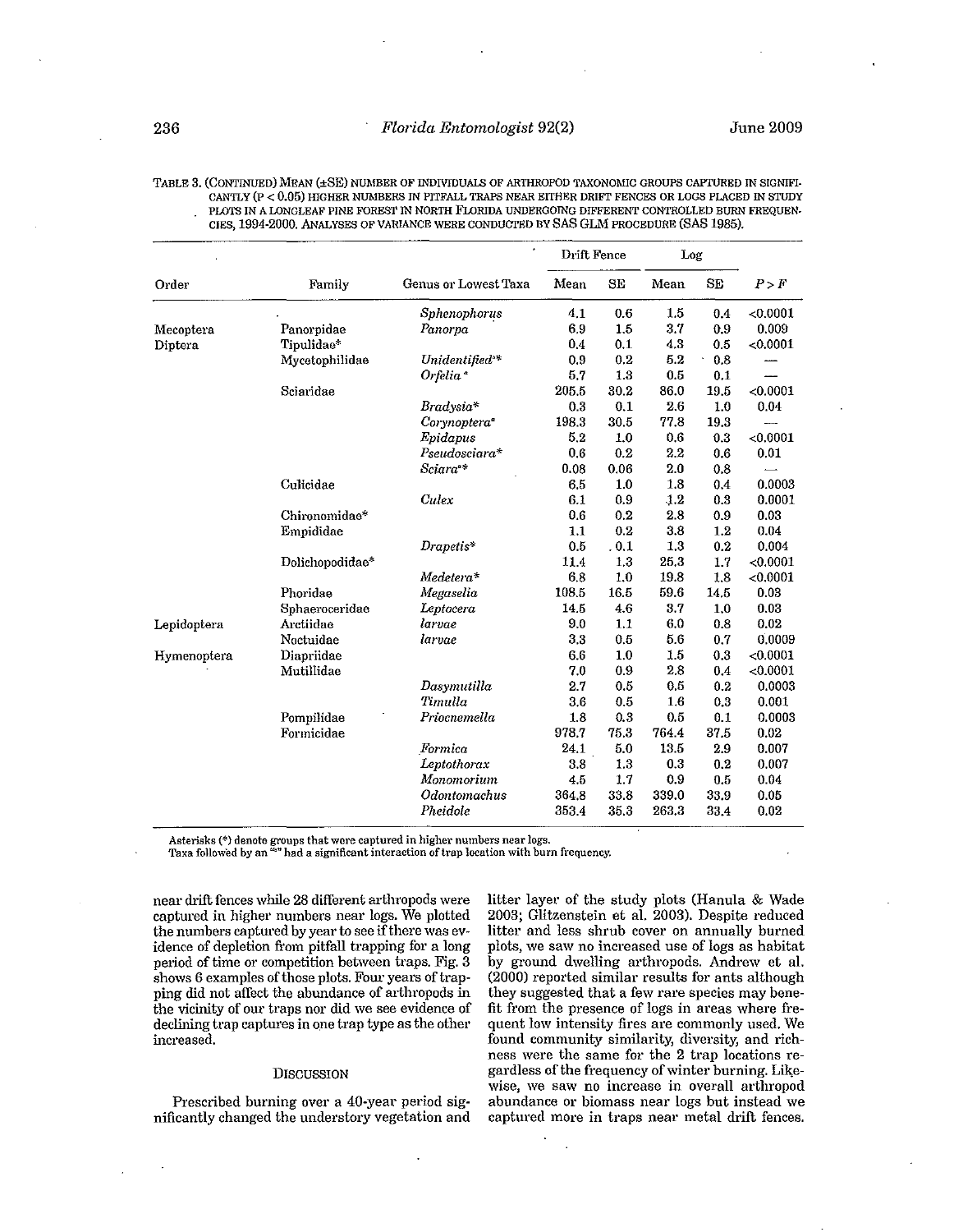

# Hanula et al: Arthropods-and Coarse Woody Debris 237

Fig. 1. **Mean number (±SE)** of individual **arthropod taxa collected in pitfall traps near logs (e) 01' drift fences (0)**  between 1994 and 2000. Trapping occurred in study plots in a north Florida longleaf pine forest, undergoing differ**ent controlled burn frequencies. Graphs are for taxa in which fire frequency significantly affected trap captures and**  captures near logs were greater than those in traps near metal drift fences. Probabilities  $(P > F)$  are for the trap location x fire frequency interaction term in analyses of variance (Proc GLM, SAS 1987).

2 o

**Burn Frequency** 

 $\Phi$ 

 $\sim$ 

Blennig

**are considered important factors in determining** 

Antival Biennia Cuadrama , Victoria e

 $\mathbf{0}$ 

Habitat heterogeneity and structural diversity **community richness and diversity (Hutchinson**  1959; Southwood et al. 1979; Tilman & Pacala

 $\begin{matrix} &\mathbf{0} & &\mathbf{0}\ & &\mathbf{0} & &\mathbf{0}\end{matrix}$ 

Hennie <sub>Cusedrennie Unburneo</sub>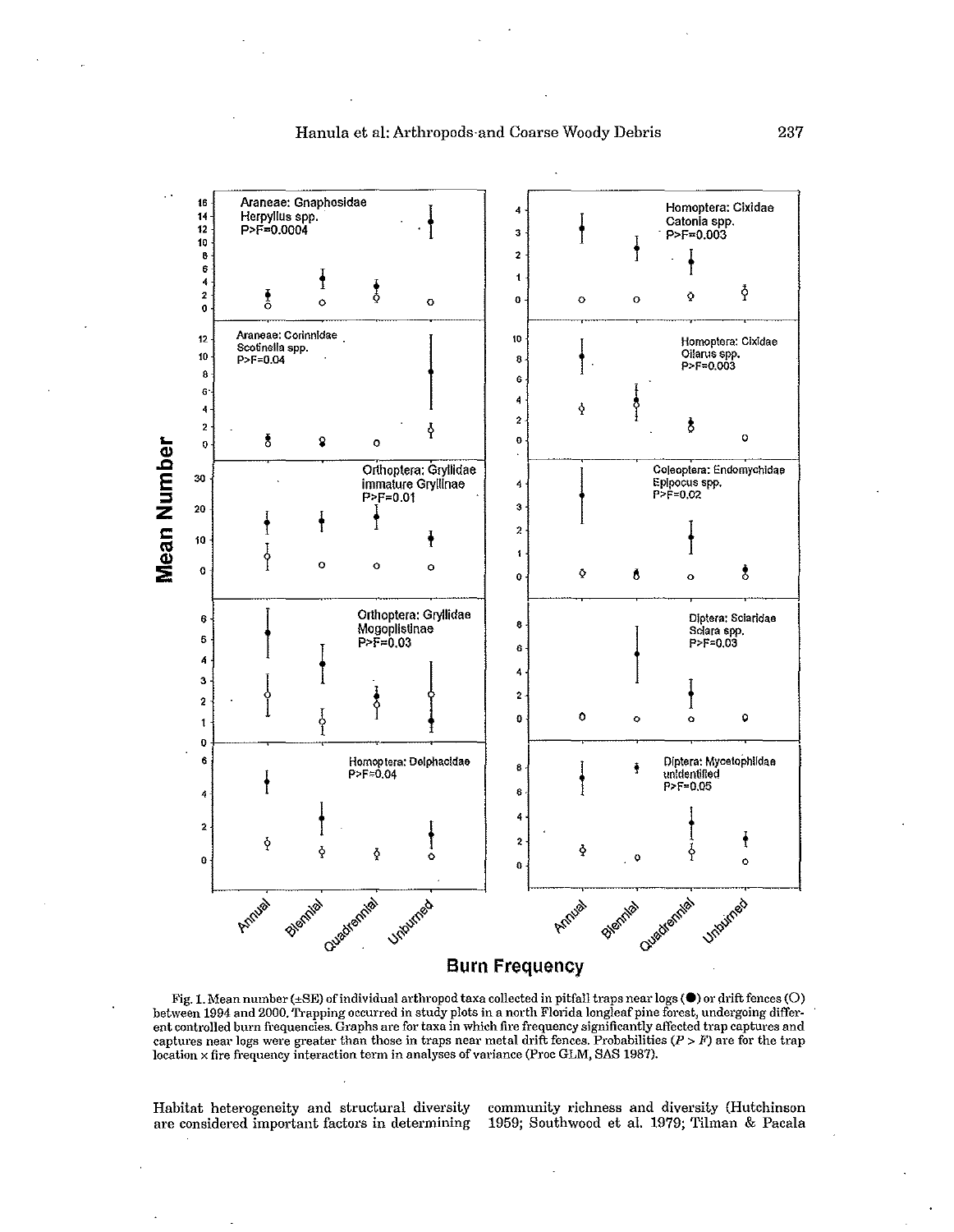

**Fig. 2. NMDS biplot of fire frequency (FREQ) and downed coarse woody debris (DCWn) from study plots in a north Florida** longleaf pine **forest, 1994-2000. The**  points represent individual species scores. The open tri**angles the plots scores and the labels above represent their fire frequency in years, with U indicating the unburned plots. The angle and length of the vectors indicate the direction and strength of the relationship of the respective variable with the species and plot scores.** 

1993; Wright et al. 1993). However, in our study added logs did not result in greater overall abun**dance or diversity in their vicinity, despite annual burning on some plots, which greatly simplified**  the structure of the habitat for arthropods (Hanula & Wade 2003).

Arthropod community structure was driven by fire frequency and reported by Hanula & Wade (2003). The first axis of the NMDS ordination that explained almost 70% of the variance was highly correlated to fire return interval  $(R^2 = 0.678)$ . **Downed coarse woody debris did have some impact on overall insect community structure but the effect was much weaker than fire frequency**   $(R<sup>2</sup> = 0.197)$ , Possibly, the small differences in the **volume of woody debris on the plots were insufficient to affect the arthropod community or the**  study time frame was too short (5 years). The results of Gunnarsson et al. (2004) suggest that the former may be the case. They found that diversity **and abundance of ground-active beetles were re**lated to the size of slash piles left after harvest**ing. 'l'hus, larger amounts of dead wood in a given location may result in greater diversity of ground**dwelling arthropods in the vicinity. Gunnarsson et al. (2004) also point out that pitfall traps mea**sure arthropod activity and not necessarily abun**dance. In contrast, Jabin et al. (2004) examined **soil arthropods in litter samples near logs and distant from them in forests that contained about the same volume of dead wood as our study area.**  They found that CWD was an important struc**tural component to a variety of saprophagous species regardless of season of sampling, while for**  **other groups abundance near own was affected by timing of collection. Studies are underway to determine** if large **volume inputs** of woody\_debris over an extensive area affect ground-dwelling arthropods and other organisms (McCay et al. 2002).

The higher numbers of arthropods captured near drift fences, and the higher number of taxa **captured more frequently in traps along drift; fences, suggest that the drift fences were more ef**ficient at directing arthropods into pitfall traps than logs. Hansen & New (2005) found that pitfalls with barriers were more efficient at capturing beetles than those without. Our data suggest **that traps near metal drift fences were more efficient than those near logs despite our efforts to**  prevent that. However, Sanzone (1995) also **caught more arthropods overall and higher numbers of most arthropod orders in pitfalls away from logs. Sanzone's order level identifications make it difficult to compare her results to our study, but greater trap efficiency was not a factor**  in that study because pitfalls away from logs did **not have drift fences. Our data, when considered**  together with Sanzone (1995), suggest that many common ground-dwelling arthropods negotiate around logs in ways that allowed them to avoid being trapped. Originally we hypothesized that many arthropods would prefer the moist, shaded **habitat near logs. Again, our data and Sanzone's**  (1995) suggest this is not generally the case for most ground-dwelling arthropods. Although we **captured 36 taxa more frequently near logs, most were known saproxylic species. For example, bark beetles (Ourculionidae: Scolytinae), woodborers**  (Cerambycidae), and click beetle larvae (Elat**eridae) were captured more frequently near logs**  and all either directly feed in large dead wood or **are commonly found in it.** Likewise, *Medetera* **spp.**  flies (Dolichopodidae) captured more frequently **near logs are known predators of bark beetles**  (Goyer et al. 1980) and many crane flies (Tipulidae) and' fungus gnats (Mycetophilidae) are saproxylic (McAlpine et al. 1981). Beetles in the Endomychidae, Melandryidae, and Euglenidae **captured more frequently near logs are also known to be associated with fungi and rotten logs**  (Borror et al. 1989). Although the majority of gi'ound beetles (Carabidae) were captured more **frequently along metal drift fences, members of the genus** *Piemlls* **and unidentified members of**  the tribe Pterostichini were captured more often near logs. Thiele (1977) points out that prefer**ences for certain levels of humidity among the**  Carabidae is one of the most important factors goveming their choice of habitats. Despite Thiele's (1977) conclusion that most forest cara**bid species preferred darkness and moist conditions, we found only a few were common near logs.**  In contrast, most rove beetles (Staphylinidae) **were captured in greater numbers in traps near**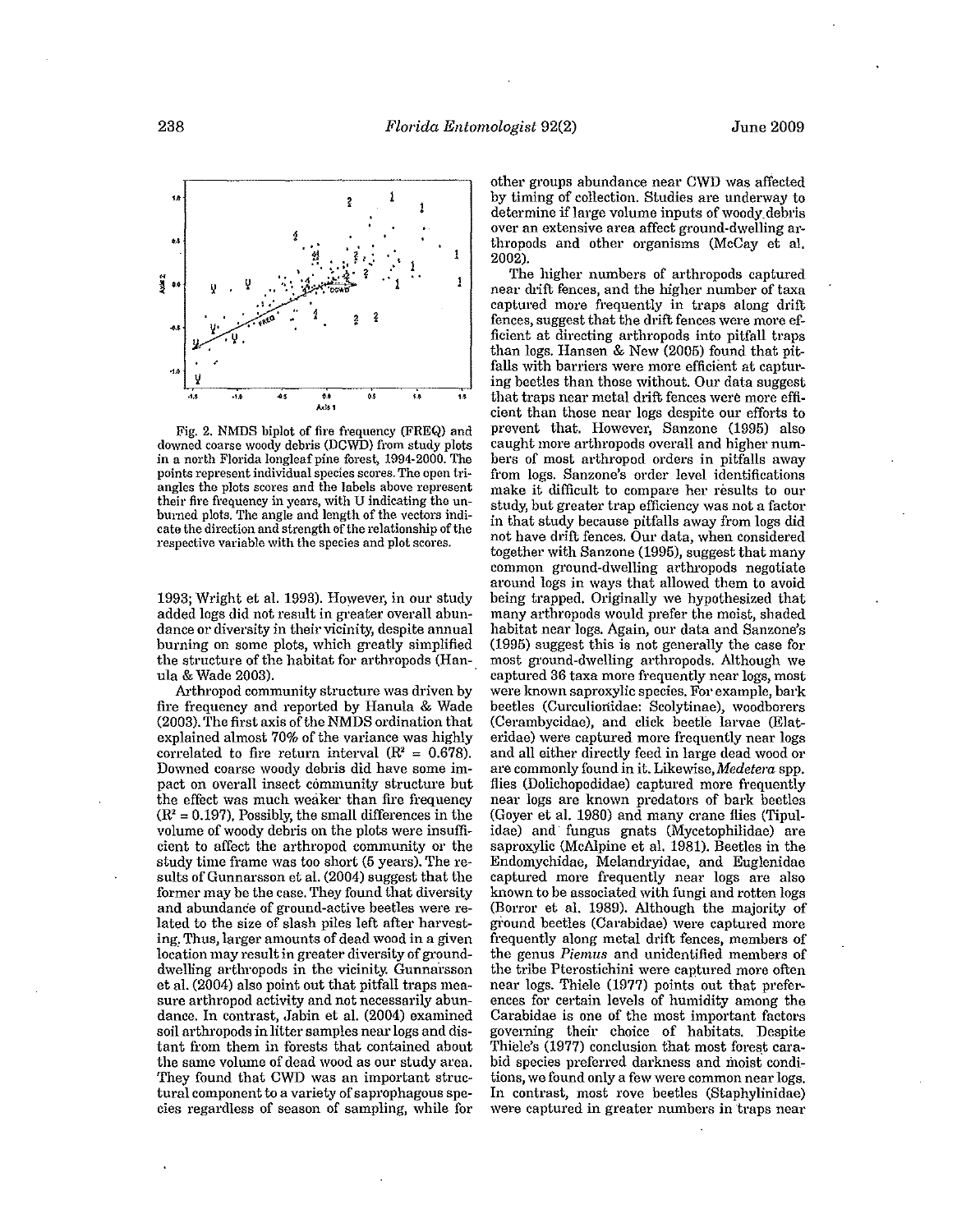

# **Year sampled**

**Fig: 3. Mean number (±SE) of individual arthropod taxa collected between 1994 and 2000 in pitfall traps in study plots in a north Florida** longleaf pine **forest. Graphs are examples** of the **variation in trap captures over time shown to demonstrate that pitfall trapping over a 5-year period did not deplete arthropod numbers.** 

logs. Although staphylinids have diverse habits, **they are frequently found near decaying material or beneath logs, stones or other debris. These re**sults support those of Jabin et al. (2004) who also **found staphylinids were more abundant close to logs. Overall, our data are similar to those of**  Evans et al. (2003) who found that some inverte· **brate groups increased in abundance in litter samples close to logs while others decreased. They**  speculated that logs might influence abundance

**of various arthropods in several ways including increased predation near logs, changes in the litter composition near logs as they decompose, and alteration of the C:N ratio of the fermentation layer near logs. Clearly arthropods are a diverse group and, as Thiele's (1977) extensive studies of**  carabids show, even within a single family they have highly varied habitat requirements.

Throughout the world dead wood is a critical **habitat to a number of saproxylic species that are**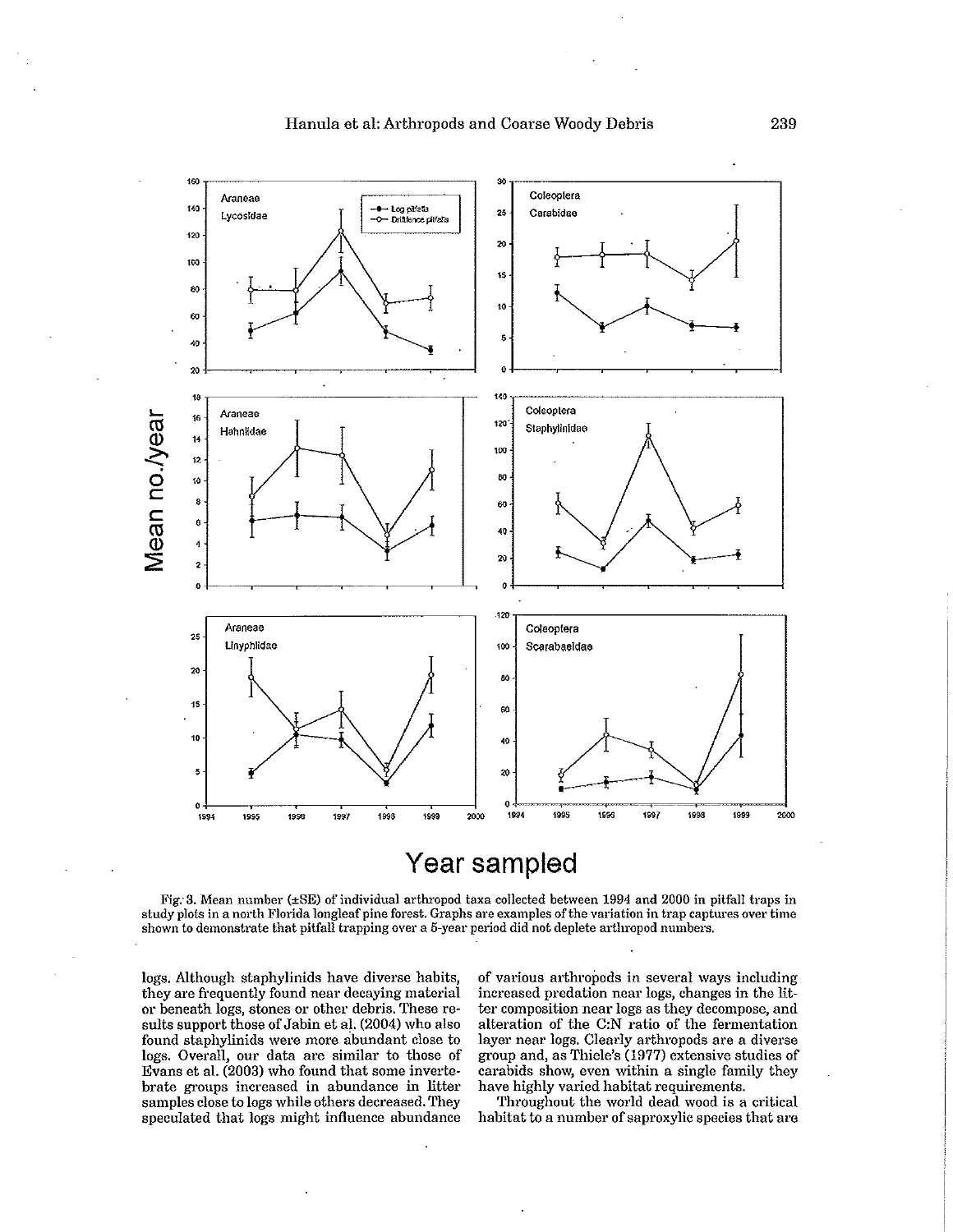important for maintaining overall forest diversity (Elton 1966; McMinn & Crossley 1996; Braccia & Batzer 2001; Grove 2002; Grove & Ranula 2006). Experience in European forests demonstrates that without it. a number of saproxylic species could go extinct or be reduced to critically low levels (Berg et al. 1994). We found that relatively few non-saproxylic macroarthropods were captured more frequently near logs even on plots where forest structure was greatly simplified by annual burning. Arthropod community structure might have been affected by the overall volume of logs on frequently burned plots but the effect was weak in comparison to the impact of fire frequency. Detailed studies are needed to clearly understand how deadwood contributes to the habitat needs of those species or groups found associated with it in longleaf pine communities.

# ACKNOWLEDGMENTS

We thank Arthur Phalo for coordinating sample collection, processing, and data entry. Numerous student workers sorted samples day in and day out, Frances Brookshire labeled sample vials and proofed data, and Lee Reynolds identified many of the specimens. \Ve thank James Pitts for identifications of spiders and Hymenoptera, and Cecil Smith for taxonomic help on other groups. Keith Lawrence and the staff on the Osceola National Forest provided invaluable assistance throughout this study. Stan Zarnoch helped with statistical analyses, and Simon Grove and Jeff Lemieux provided helpful comments on previous drafts of this paper. Finally, we thank the Nature Conservancy's Ecosystem Research Program . and the A. \V. Mellon Foundation who provided funding for this work.

## REFERENCES CITED

- AHLGREN, I. F. 1974. The effects of fire on soil organisms, pp.  $47-71$   $ln$  T. T. Kozlowski and C. E. Ahlgren [eds.], Fire and Ecosystems. Academic Press, New York.
- ANDREW, N., ROGERSON, L., AND YORK, A 2000. Frequent fuel-reduction burning: the role of logs and associated leaf litter in the conservation of ant biodiversity. Austral. Ecol. 25: 99-107.
- AVERY, T. E. 1975. Natural Resources Measurements. McGraw-Hill Book Co., New York.
- BERG, A, EHNSTROM, B., GUSTAFSSON, L., HALLING. BACK, T., JONSELL, M., AND WESLIEN, J. 1994. Threatened plant, animal and fungus species in Swedish forests: distribution and habitat associations. Conserv. Biol. 8: 718-731.
- BORROR, D. J., TRIPLEHORN, C. A, AND JOHNSON, N. F. 1989. An Introduction to the Study of Insects. Harcourt Brace College Publishers, New York.
- BRACCIA, A, AND BATZER, D. P. 2001. Invertebrates associated with woody debris in a southeastern U. S. forested floodplain. Wetlands 21: 18·31.
- BROSE, P. H., AND WADE, D. D. 2002. Potential fire be· havior in pine flatwood forests following three different fuel reduction techniques. For. Eco1. and Man· age. 163: 71-83.
- BUDDLE, C. M., SPENCE, J. R, AND LANGOR, D. W. 2000. Succession of boreal forest spider assemblages fol· lowing wildfire and harvesting. Ecography 23: 424· 436.
- BUDDLE, C. M. 2001. Spiders (Araneae) associated with downed woody material in deciduous forests in cen· tral Alberta, Canada. Agric. and For. Entomol. 3: 241-251.
- . BUFFINGTON, J. D. 1967. Soil arthropod populations of the New Jersey Pine Barrens as affected by fire. Ann. Entomol. Soc. America 60: 530·535.
- CARCAMO, H. A, AND PARKINSON, D. 1999. Distribution of ground beetle assemblages (Coleoptera: Carabidae) around sour gas processing plants in Western Canada. Pedobiologia 43: 160-173.
- CLARK, I. A., SOUTER, R A, AND SCHLAEGEL, B. E. 1991. Stem profile equations for southern tree species. Res. Paper SE-282, Southeastern Forest Experiment Station, Asheville, N.C.
- CLARKE, K. R. 1993. Non-parametric multivariate analyses of changes in community structure. Aust. J. Ecol. 18:117-143.
- DIGWEED, S. C., CAMERON, R. C., CARCAMO, H. A., AND SPENCE, J. R 1995. Digging out the "digging-in effect" of pitfall traps: influences of depletion and disturbance on catches of ground beetles (Coleoptera: Carabidae). Pedobiologia 39: 561-576.
- ELTON, C. S. 1966. The Pattern of Animal Communities. John Wiley and Sons, New York.
- EVANS, A, CLINTON, P. \V, ALLEN, R. B., AND FRAMP- TON, C. M. 2003. The influence of logs on the spatial distribution of litter-dwelling invertebrates and forest floor processes in New Zealand forests. For. Eco1. Manag. 184: 251-262. .
- FROST, C. C. 1993. Four centuries of changing landscape patterns in the longleaf pine ecosystem. TaU Timbers Fire EcoL Conf. 18: 17-44.
- GAISER, E. E., PHILLIPI, T. E., AND TAYLOR, B. E. 1998 . Distribution of diatoms among intermittent ponds on the Atlantic Coastal Plain: development of a model to predict drought periodicity from surface sediment assemblages. J. Paleolimn. 20: 71·90.
- GLITZENSTEIN, J. S., STRENG, D. R, AND WADE, D. D. 2003. Fire frequency effects on longleaf pine *(Pinus paiustris,* P. Miller) vegetation in South Carolina and northeast Florida, USA. Nat. Areas J. 23: 22-37.
- GoYER, R. A, LENHARD, G. J., NEBEKER, T. E., AND JAR-RARD, L. D. 1980. How to identify common insect associates of the southern pine beetle. Agricul. Handh. No. 563, USDA Forest Service, Combined Forest Pest Research and Development Program, Pineville, La.
- GROVE, S. J. 2002. Saproxylic insect ecology and the sustainable management of forests. Annu. Rev. Ecol. Sys. 33: 1-23.
- GROVE, S. J., AND RANULA, J. L. (Eds.) 2006. Insect Biodiversity and Dead Wood: Proceedings of a Sym· posium for the 22nd International Congress of Entomology. Gen. Tech. Rep. SRS·93, U.S. Department of Agriculture, Forest Service, Southern Research Station, Asheville, NC.
- GUNNARSSON, B., NITIERUS, K, AND WIRDENAB, P. 2004. Effects of logging residue removal on groundactive beetles in temperate forests. For. Ecol. Man· age. 201: 229-239.
- HAMMOND H. E. J., LANGOR, D. \V., AND SPENCE, J. R. 2001. Early colonization of Populus wood by saproxylic beetles (Coleoptera). Can. J. For. Res. 31: 1175· 1183.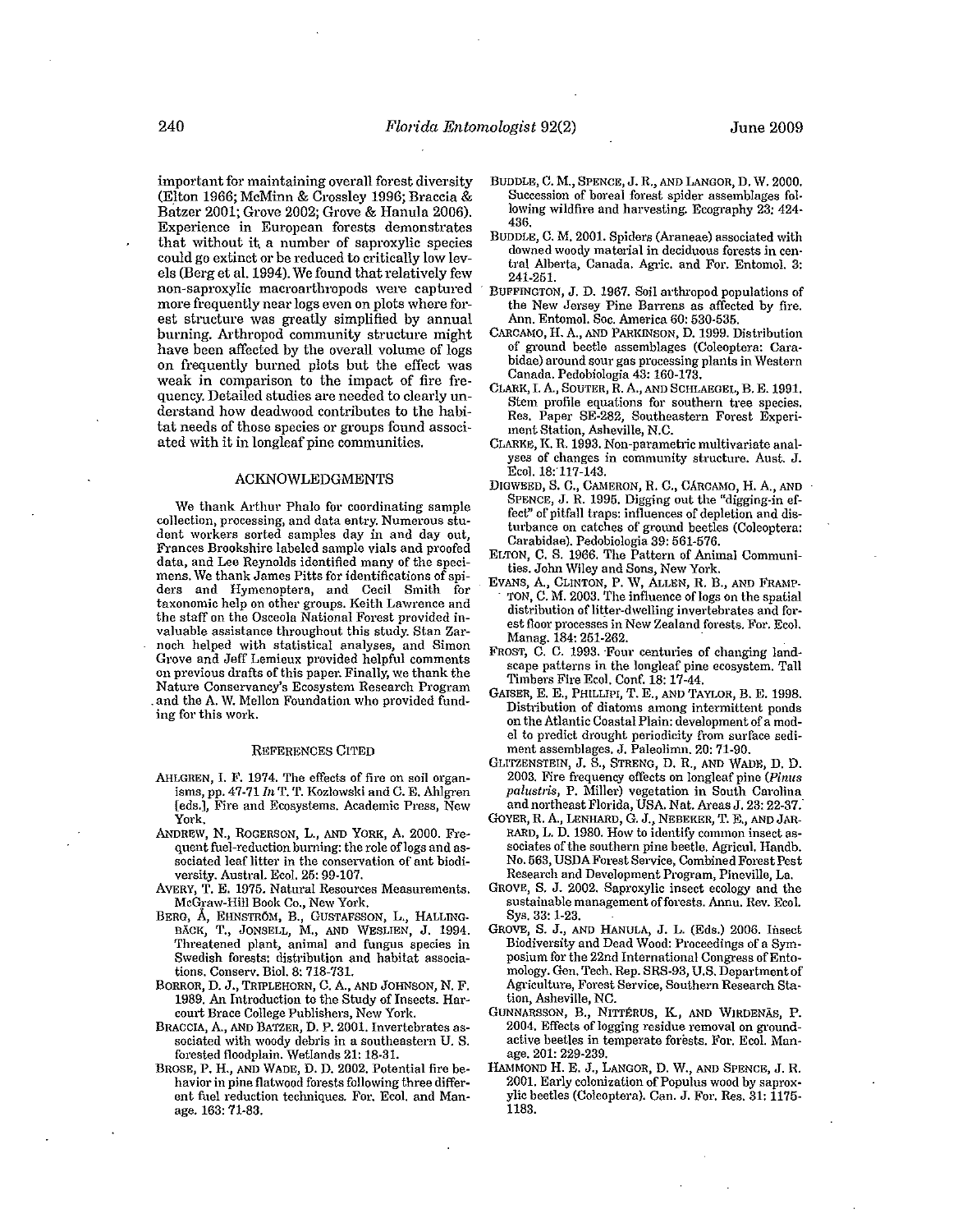- HAMMOND H. E. J., LANGOR, D. W., AND SPENCE, J. R. 2004. Saproxylic beetles (Coleoptera) using Populus in boreal aspen stands of western Canada: spa· tiotemporal variation and conservation of assemblages. Can. J. For. Res. 34: 1-19.
- HANULA, J. L., AND WADE, D. D. 2003. Influence of longterm dormant-season burning and fire exclusion on ground-dwelling arthropod populations in longleaf pine flatwoods ecosystems. For. Ecol. Manage. 175: 163·184.
- HANULA, J. L., AND FRANZREB, K. 1998. Source, distribution and abundance of macroarthropods on the bark of longleaf pine: potential prey of the red-cockaded woodpecker. For. Eco1. and Manag. 102: 89· 102.
- HANSEN, J. E., AND NEW, T. R. 2005. Use of barrier pitfall traps to enhance inventory surveys of epigaeic Coleoptera. J. Insect Conserv. 9: 131-136.
- HARMON, M. E., FRANKLIN, J. F., SWANSON; F. J., SOL-LINS, P., GREGORY, S. V., LATTIN, J. D., ANDERSON, N. H., CLINE, S. P., AUMEN, N. G., SEDELL, J. R, LIENKAEMPER, JR., G. W., CROMACK, K., AND CUM-MINS, K. W. 1986. Ecology of coarse woody debris in temperate ecosystems. Adv. Ecol. Res. 15: 133-302.
- HEYWARD, F., AND TISSOT, A. N. 1936. Some changes in the soil fauna associated with forest fires in the longleaf pine region. Ecol. 17: 659-666.
- HORN, H. S. 1966. Measurement of "overlap" in comparative ecological studies. American Nat. 100: 419-424.
- HOWDEN, H. F., AND VOGT, G. B. 1951. Insect communities of standing dead pine *(Pinus virginiana* Mill.). Ann. Entomol. Soc. America 44: 581-595.
- HURST, G. E. 1971. The effects of controlled burning on arthropod density and biomass in relation to bobwhite quail brood habitat on a right-of-way. Proc. Tall Timbers Conf. on Ecol. Animal Control and Habitat Manage. 2: 173-183.
- HUTCHINSON, G. E. 1959. Homage to Santa Rosalia or why are there so many kinds of animals? American Nat. 93: 145·159.
- IRMLER, U., HELLER, K, AND WARNING, J. 1996. Age and tree species as factors influencing the populations of insects living in dead wood (Coleoptera, Diptera: Sciaridae, Mycetophilidae). Pedobiologia 40: 134·148.
- JABIN, M., MOHR, D., KAPPES, H., AND Topp, W. 2004. Influence of deadwood on density of soil macro-arthropods in a managed oak-beech forest. For. Ecol.
- Manage. 194: 61·69. LANDERS, J. L. 1991. Disturbance influences on pine traits in southeastern United States. Proc. Tall Timbers Fire Ecol. Conf. 17: 61-98.
- MARRA, J. L., AND EDMONDS, R L. 1998. Effects of coarse woody debris and soil depth on the density and diversity of soil invertebrates on clearcut and forested sites on the Olympic Penninsula, Washington. Envir. Entomol. 27: 1111-1124.
- MCALPINE, J. F., PETERSON, B. V., SHEWELL, G. E., TES· KEY, H. J., VOCKEROTH, J. R., AND WOOD, D. M. 1981. Manual of Neartic Diptera, Vol. 1. Research Branch Agriculture Canada, Hull, Quebec.
- MCCAY, T. S., RANULA, J. L., LOEB, S. C., LoHR, S. M., MCMINN, J. W., AND WRIGHT·MILEY, B. D. 2002. The role of coarse woody debris in southeastern pine forests: preliminary results from a large-scale experiment, *In* W. F. Laudenslayer, Jr., P. J. Shea, B. E. Valentine, C. P. \Veatherspoon, and T. E. Lisle [eds.], Proc. Symposium on the Ecol. and Manage-

ment of Dead \Vood in Western Forests. Gen. Tech. Rep. PSW -GTR-181. Pacific Southwest Exp. Sta., Albany, Ca.

- McMINN, J. \V. AND CROSSLEY, D. A., JR. 1996. Biodiversity and coarse woody debris in southern forests: effects on biodiversity. Gen. Tech. Rep. SE-94, US-DA Forest Service, Southern Res. Sta., Asheville, N. C.
- MUONA, J., AND RUTANEN, I. 1994. The short-term impact of fire on the beetle fauna in boreal coniferous forest. Annales Zoologici Fennici 31: 109-121
- NIWA, C. G., AND PECK, R. W. 2002. Influence of prescribed fire on the carabid beetle '(Carabidae) and spider (Araneae) assemblages in forest litter in southwestern Oregon. Environ. Entomol. 31: 785-796
- NOSS, R. F., LAROE, E. T., AND SCOTT, J. M. 1995. Endangered ecosystems of the United States: a preliminary assessment of loss and degradation. USDI National Biological Survey, Biological Report 28.
- 0KLAND, B., BAKKE, A., HAGVAR, S., AND KVAMME, T. 1996. What factors influence the diversity of saproxylic beetles? A multiscaled study from a spruce forest in northern Norway. Biodiv. Conserv. 5: 75-100.
- OUTCALT, K. W., AND SHEFFIELD, R M. 1996. The longleaf pine forest: trends and current conditions. U.S. Forest Service Resource Bull. SRS-RB·9, Southern Res. Sta., Asheville, NC.
- OUTCALT, K. W., AND \VADE, D. D. 2004. Fuel management reduces mortality from wildfire. South. J. AppI. For. 28: 28·34.
- PEARSE, A. S. 1943. Effects of burning-over and rakingoff Htter on certain soil animals in the Duke Forest. American MidI. Nat. 43: 406·424.
- RICE, L. A. 1932. The effect of fire on the prairie animal communities. Eco1. 13: 392-401.
- SANZONE, D. M. 1995. Macroarthropods Associated with Coarse Woody Debris: Factors Influencing Abundance and Diversity Patterns. M. S. Thesis, University of Georgia, Athens.
- SHEA, R W., SHEA, B. \V., KAUFFMAN, J. B., \VARD, D. E., HAsKINS, C. I., AND SCHOLES, M. C. 1996. Fuel biomass and combustion factors associated with fires in savanna ecosystems of South Africa and Zambia. J. Geophysical Res. lOlD: 23551-23568.
- SAS. 1985. SAS guide for personal computers. Version 6 ed., SAS Institute, Cary, NC.
- SAVELY, H. E., JR. 1939. Ecological relations of certain animals in dead pine and oak logs. Ecol. Monographs 9: 321·385.
- SOUTHWOOD, T. R. E., BROWN, V. K, AND READER, P. M. 1979. The relationship of plant and insect diversities in succession. BioI. J. Linn. Soc. 12: 327-348.
- SPEIGHT, M. C. D. 1989. Saproxylic Invertebrates and their Conservation. Strasbourg, Fr: Counc. Eur. 79 pp.
- THIELE, H.-U. 1977. Carabid Beetles in their Environment: A Study on Habitat Selection by Adaptations in Physiology and Behavior. Springer-Ver1ag, New York.
- TILMAN, D., AND PACALA, S. 1993. The maintenance of species richness in plant communities, pp 13-25 In R. E. Ricklefs and D. Schluter [eds.], Species Diversity in Ecological Communities: Historical and Geographical Perspectives., University of Chicago Press, Chicago, IL:
- VAN LEAR, D. H., CARROLL, \V. D., KAPELUCK, P. R, AND JOHNSON, R 2005. History and restoration of the